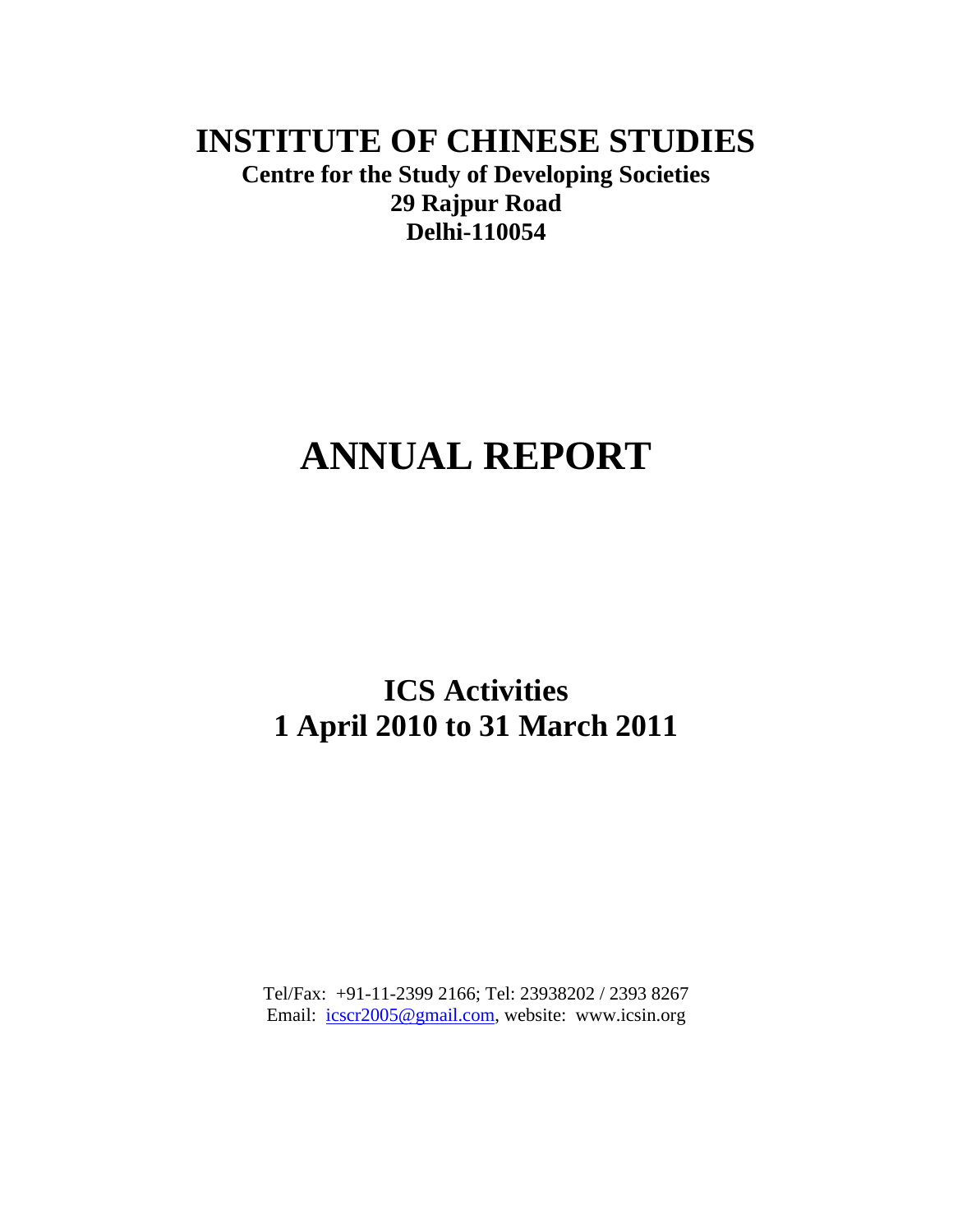# **CONTENTS**

| 1.         | Overview                                              | 3              |  |
|------------|-------------------------------------------------------|----------------|--|
| 2.         | National and International Seminars and Conferences   | $\overline{4}$ |  |
| 3.         | <b>ICS</b> Participation in International Conferences | $\overline{4}$ |  |
| 4.         | <b>ICS Wednesday Seminars</b>                         | 5              |  |
| 5.         | <b>Research and Training</b>                          | 5              |  |
| 6.         | Dissemination and Outreach                            | 5              |  |
| 7.         | <b>ICS</b> Library                                    | 6              |  |
| 8.         | Distinguished visitors                                | 6              |  |
| 9.         | <b>ICS</b> Faculty Activities                         | 7              |  |
|            |                                                       |                |  |
| Annexures: |                                                       |                |  |
|            | 1: ICS Wednesday Seminars                             | 17             |  |
|            | 2: ICS Faculty and Staff                              | 20             |  |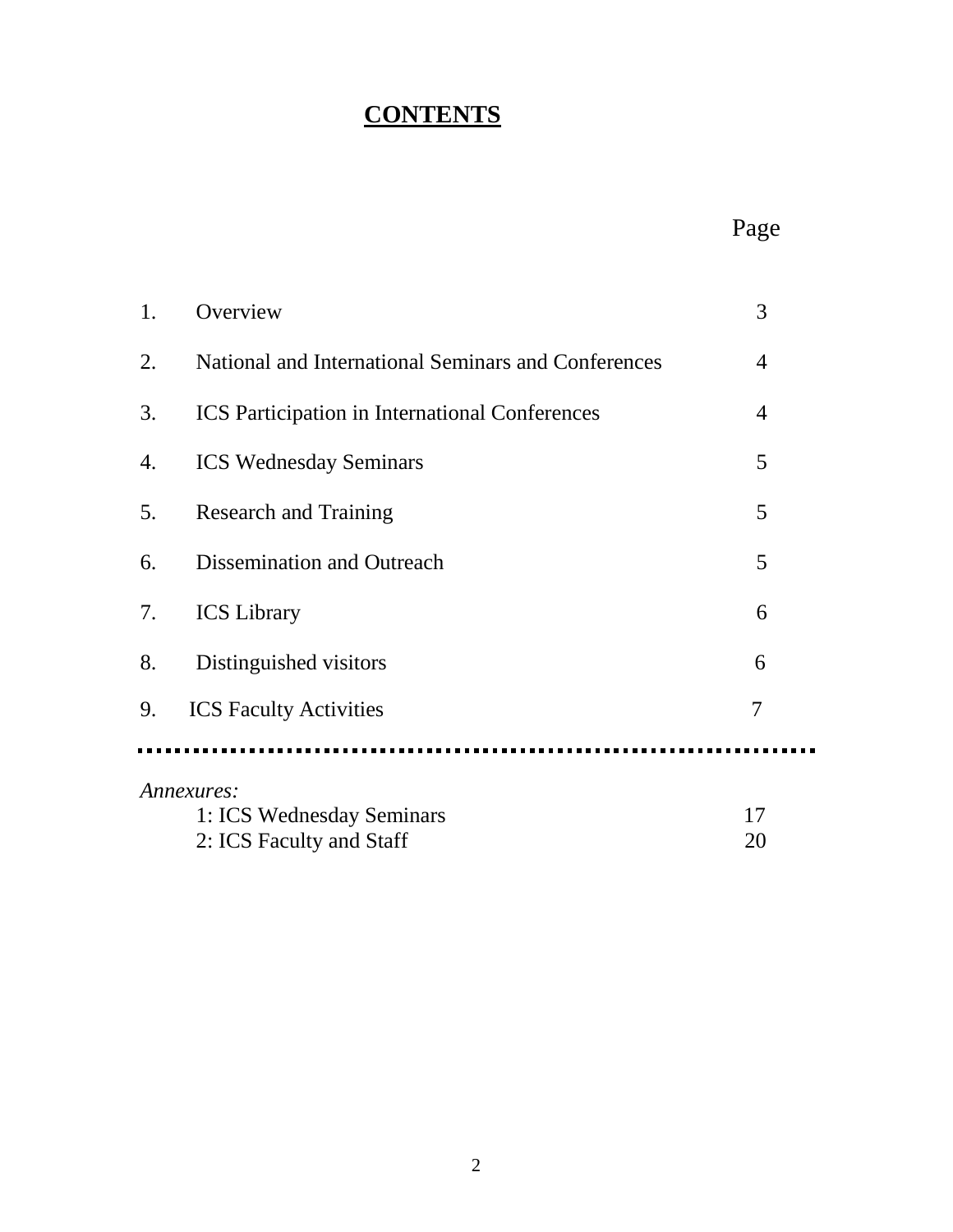# *ICS Annual Report* **1 st April 2010 to 31st March 2011**

#### **1. OVERVIEW**

#### **Introduction to the Institute of Chinese Studies**

The Institute of Chinese Studies (ICS) grew out of the China Study Group which was initiated in 1969 as an informal, interdisciplinary forum of scholars working on China at various universities and research institutes of Delhi. The Group conducted fortnightly discussions on contemporary topics, and helped sustain *China Report*, the only Indian journal on China and East Asia. In 1990, the China Study Group was reconstituted as the Institute of Chinese Studies (ICS), an interdisciplinary East Asian research programme of the Centre for the Study of Developing Societies, Delhi.

The main function of the ICS is to promote the systematic study of China and East Asia in India by initiating and supporting research programmes, both within the Institute and outside. It seeks to provide a forum for sustained scholarly exchange and interaction between Indian academics and scholars from China and other parts of the world, to build up resource materials and a data-base on China, to disseminate information and research findings to a wider public, as well as to train younger social scientists in East Asian Studies.

Over recent years, the ICS has received financial and other support for its activities from a number of sources, including the Ministry of External Affairs, Government of India; the Indian Council of Social Science Research; the Ford Foundation, New Delhi; the Japan Foundation; the Sasakawa Peace Foundation, Japan; the Confederation of Indian Industry (CII); and the Tata Iron and Steel Corporation (TISCO). Recent years have also seen the consolidation of three new ICS programmes: the East Asia Programme, the Chinese Economy Research Programme, and the India-China Comparative Studies Programme, as well as the initiation of research focus on Vietnam and Korea.

ICS has been the nodal agency for the Bangladesh-China-India-Myanmar (BCIM) Forum for Economic Cooperation and the China-India-Russia Trilateral Academic Conference, as well as a foundation member of the Boao Forum for Asia (BFA), Hainan. The Institute also has MoUs with a number of institutions in China and elsewhere in Asia to promote academic cooperation and research activities.

*Three members of ICS Prof. Tan Chung,( Emeritus Fellow,ICS ) Prof. Manoranjan Mohanty(Chairperson,ICS) and Prof. Sreemati Chakrabarty (Director,ICS) received the China-India Friendship Award in December 2010 from the Chinese Premiere Wen Jiabao for their contribution towards promoting India- China friendship.*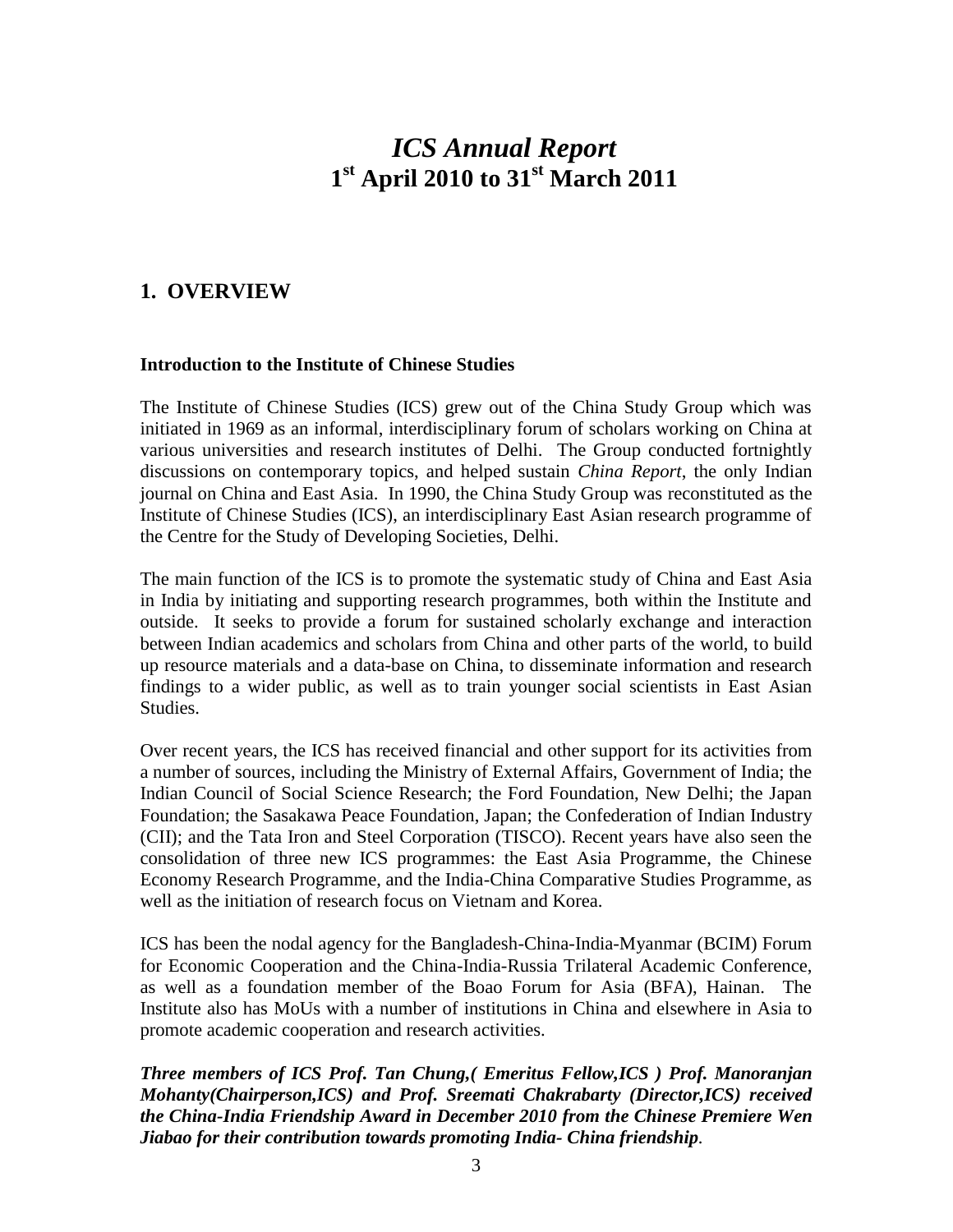### **2. NATIONAL AND INTERNATIONAL SEMINARS AND CONFERENCES:**

- (a) "Sixty Years of India-China Diplomatic Relations" in collaboration with the Indian Council for World Affairs, April 1, 2010. Venue: Sapru House, Convenor: Amb. Kishan Rana.
- (b) 'China's Military: Indian Perspectives', August 30, 2010. Venue: IIC, Convenor: Prof. Srikanth Kondapalli.
- (c) Sixth Giri Deshingkar Memorial Lecture delivered by Prof. Richard. Appelbaum, University of California at Santa Barbara USA. on February 16, 2011.(Topic- China"s Move to High Tech Innovation).
- (d) 'India-China Economic Relations and Performances in the  $21<sup>st</sup>$  Century' in collaboration with India-China Economic and Cultural Council, March 25-26, 2011, Venue: India Habitat Centre

#### **ICS Symposium/Workshops:**

- (a) A Workshop on Higher Education in East Asia, November 27, 2010, Venue: CSDS Seminar Room, Convenor: Prof. Sreemati Chakrabarti
- (b) "Third China Studies Workshop" in collaboration with Jadavpur University, Kolkata, December 20-21,2010. Convenor: Prof. Sabaree Mitra
- (c) The Annual East Asia Research Scholars" Colloquium was organized on March 5, 2011, in which research scholars from all over India participated.

#### **3. ICS PARTICIPATION IN INTERNATIONAL CONFERENCES**

#### **International Conferences:**

- Boao: Boao Forum for Asia (BFA), Hainan, PRC. April 08-11, 2010. ICS represented by Amb. Kishan Rana, Honorary Fellow, Institute of Chinese Studies.
- BCIM: the Bangladesh-China-India-Myanmar (BCIM) Forum for Economic Cooperation held in Kunming, China on January18–19, 2010. ICS represented by Prof. Patricia Uberoi.
- India-China-Russia Trilateral held in Moscow, September 20-22 2010. ICS represented by Prof. Manoranjan Mohanty.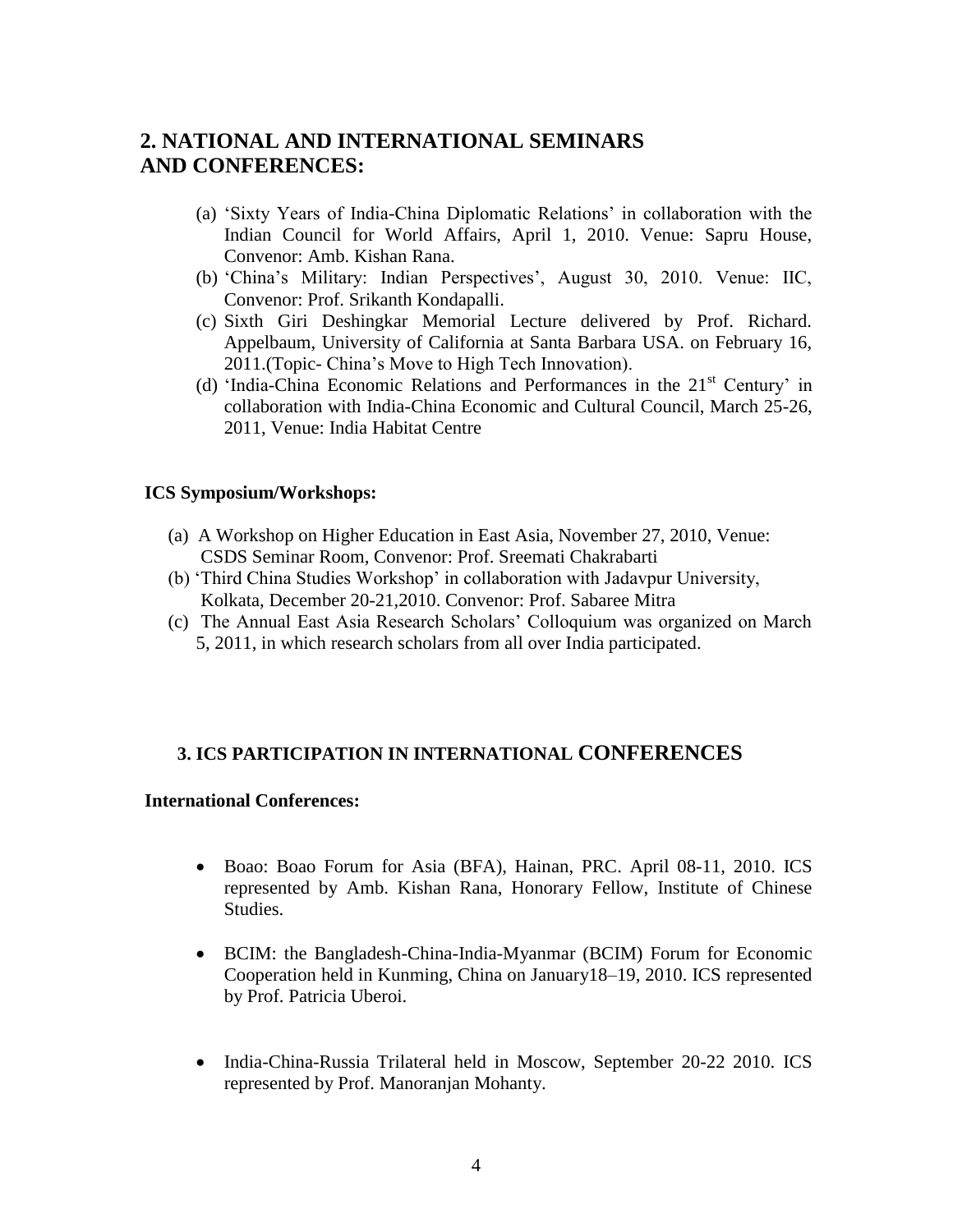**#** ICS also funded airfare expenses to Prof. Sabaree Mitra and Prof. Sreemati Chakrabarti to attend conferences in Beijing and Kathmandu.

### **4. ICS WEDNESDAY SEMINARS**

The ICS programme of Wednesday Seminars continued through the period under review. *(See Appendix I).* 

Special lectures were delivered by Assamese author Reeta Chaudhury on November 24, 2010 and by Mr.Gautam Bambawale, Joint Secretary (East Asia), Ministry of External Affairs on January 7, 2011.

# **5. RESEARCH AND TRAINING**

A number of young researchers were associated with ICS during the period under review as Summer Interns. The projects they worked on are given in parenthesis:

- **Ms. Nirmola Sharma (project on Kumarajiva)**
- **Mr. Peter Joy Hudson (Security Issues in East Asia)**

The projects were for six weeks each.

.

.

# **6. DISSEMINATION AND OUTREACH**

ICS has continued to collaborate with various institutions in organizing some very significant events. In August 2010 a MoU has been signed with the India-China Cultural and Economic Council. Efforts are being made to sign new MoUs and revive some old ones with various institutions within India and outside.

#### **(1) Books by ICS Fellows and Associates**

*Economic Diplomacy: India's Experience* co-edited by Ambassador Kishan S. Rana and Bipul Chatterjee. (New Delhi, 2011)

*China and its Neighbours* co-edited by Srikanth Kondapalli and Emi Mifune. (New Delhi, 2010)

*India and China in the Colonial World* by Madhavi Thampi (New Delhi, Social Science Press, 2nd edition (paperback), 2010. (originally published in 2005).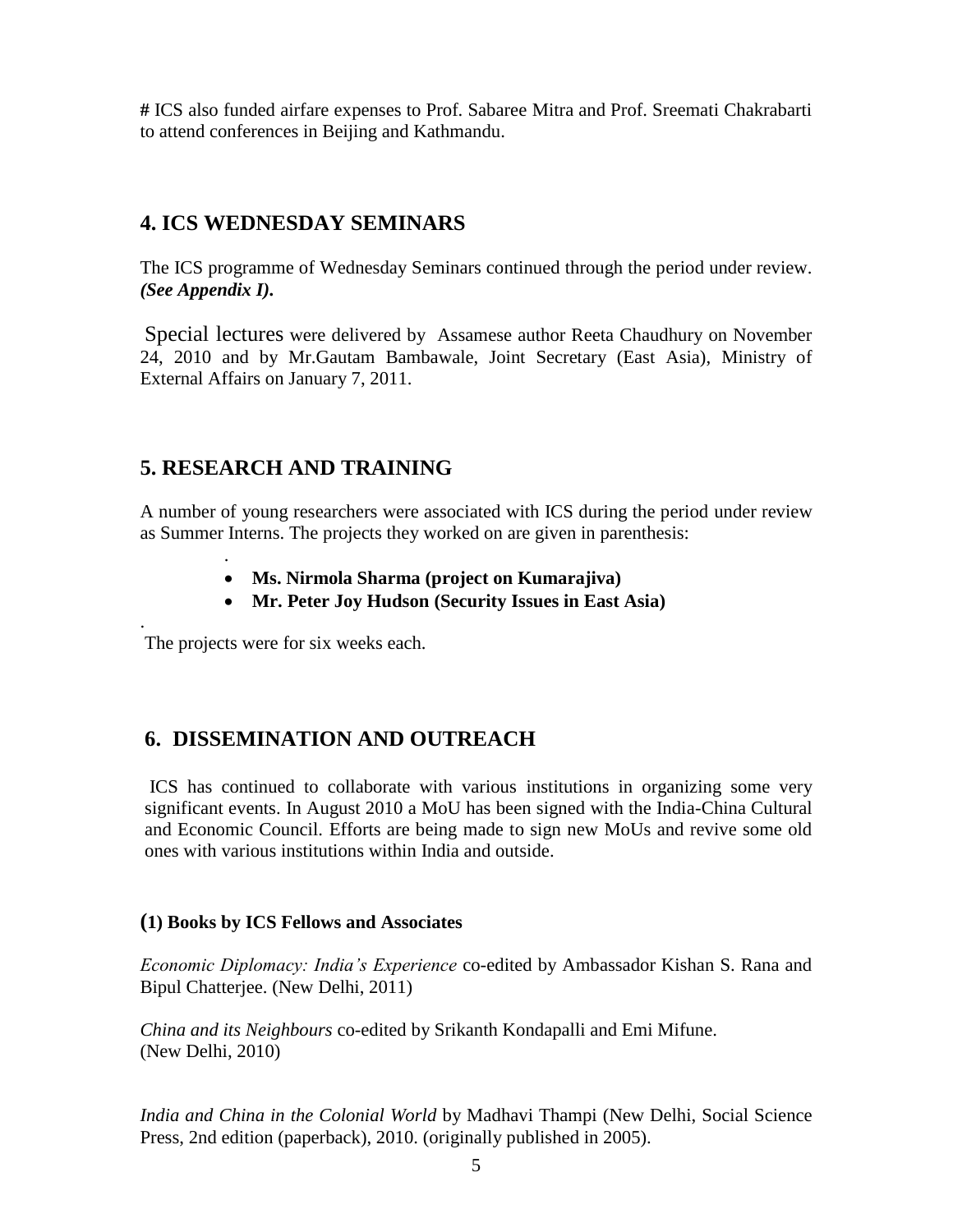#### **(2)** *China Report*

The ICS journal, *China Report*, a refereed journal published by Sage Publications, continued in its 46<sup>th</sup> year of publication. It includes articles, comments, book reviews and documents, with a special focus on Sino-Indian relations**.** Of late scholars from China and other countries have shown a great deal of interest to write for China Report**.** The journal is edited by Dr. Alka Acharya, with Dr. Madhavi Thampi as Associate Editor, Prof. Sreemati Chakrabarti as Book Review Editor and Dr. Jabin Jacob as Assistant

Editor. The Journal will have a new cover and a new editorial board very soon.

#### **(3) ICS Website**

ICS maintains a website (**[www.icsin.org](http://www.icsin.org/)**) to carry ICS information and news regarding ICS activities. Efforts are being made to improve the appearance and usefulness of the Website.

# **7. ICS LIBRARY AND DOCUMENTATION CENTRE**

The ICS has a small but select collection of books, in English, Chinese and Japanese, mostly on contemporary China and East Asia, and current and back numbers of some important journals on China and the region. ICS benefited from a generous gift of books and documents from Satish Saberwal (formerly of Jawaharlal Nehru University), and Patricia Uberoi (formerly of the Institute of Economic Growth), adding substantially to the existing Gordon White Collection, and the collections of former director Giri Deshingkar and Emeritus Fellows Tan Chung, Huang I-shu, and C.V. Ranganathan. The 'Lines of Convergence' Project of the East Asia Programme also enabled the acquisition of a substantial number of publications on East Asian history and society. A number of books were also acquired by purchase and gift.

### **8. DISTINGUISHED VISITORS**

ICS was privileged to receive a number of distinguished visitors and delegations. These include:

1) A delegation from Ministry of Foreign Affairs, China led by H.E. Mr Wang Yingfang Senior Advisor, Foreign Advisory Group of the MFA, China .on April 5, 2010. Other members of the delegation were:Mr. Zhou Gang, Ding Wenchao (Dept. of Policy Planning) and Mr. Zhuang Xinyan.

2) A Delegation from Australian National University led by Professor Geremie R. Barme School of Culture, History & Language College of Asia & the Pacific, Australian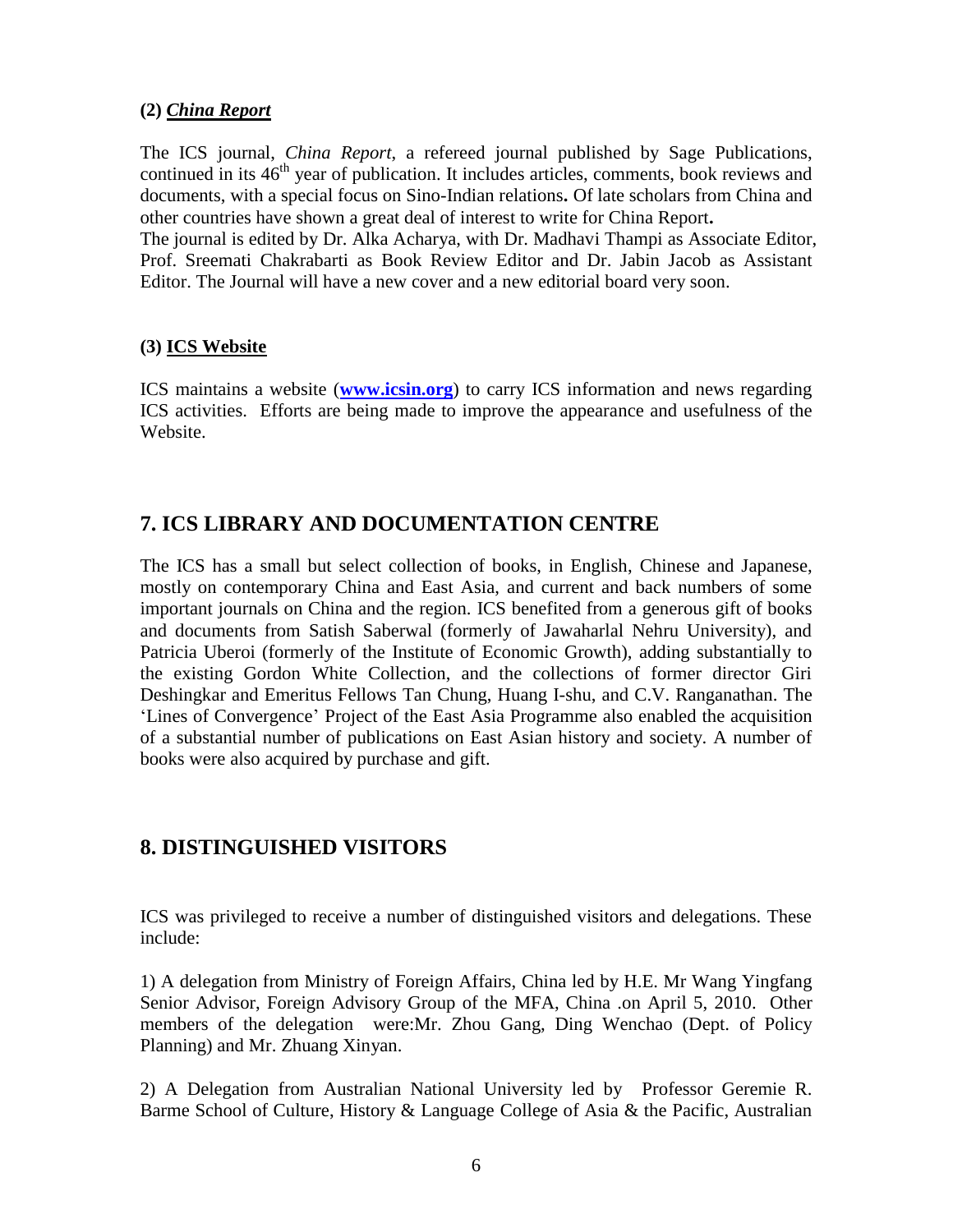National University and Professor Richard Rigby Executive Director The China Institute, Australian National University on November 08, 2010.

3) A Delegation from Advanced Institute for Contemporary China Studies, Baptist University Hong Kong, led by the Director, Prof. Victor SIT and the Chairman of China Fortune Foundation Limited (CFF), Mr. LEE Yu Leung on December 07, 2010.

4) A Delegation from Shanghai Academy of Social Sciences (SASS) led by Pan Shiwei, Professor and Secretary of the CPC Committee on December 20, 2010.

### **9. ICS FACULTY PUBLICATIONS AND ACTIVITIES**

#### **Bhoothalingam, Ravi.**

#### **Books /Articles:**

"Duet or Duel? Article published in a volume of collected essays titled "India China Neighbours Strangers" Ira Pande (ed.) Harper Collins New Delhi, 2010.

"China 2020: A Confucian Democracy?" Monograph*,* Observer Research Foundation, New delhi 2010.

Book Review of Poonam Surie "China: a Search for its Soul", published in China Report, August 2009.

"S.Bhootalingam"s Economic Thinking and Philosophy". "The Hindu" April 9, 2010.

#### **Seminar / Workshop Presentations / Lectures:**

"Lateral Thinking and the Tibet Conundrum". A paper written and presented at the Institute of Peace and Conflict Studies, New Delhi on May 13, 2010 and published on their website.

"China 2020: A Confucian Democracy?" A Talk delivered at the Observer Research Foundation (ORF), Mumbai on July 20, 2010,

"India and China: Synergies and Opportunities". Presentation delivered at the Judge Business School, University of Cambridge, U.K. on November 3, 2010.

"Whither China: Prospects and Direction?" A paper presented at the Observer Research Foundation (ORF) Seminar on China: A Net Assessment on December 3, 2010 and accepted for publication by ORF.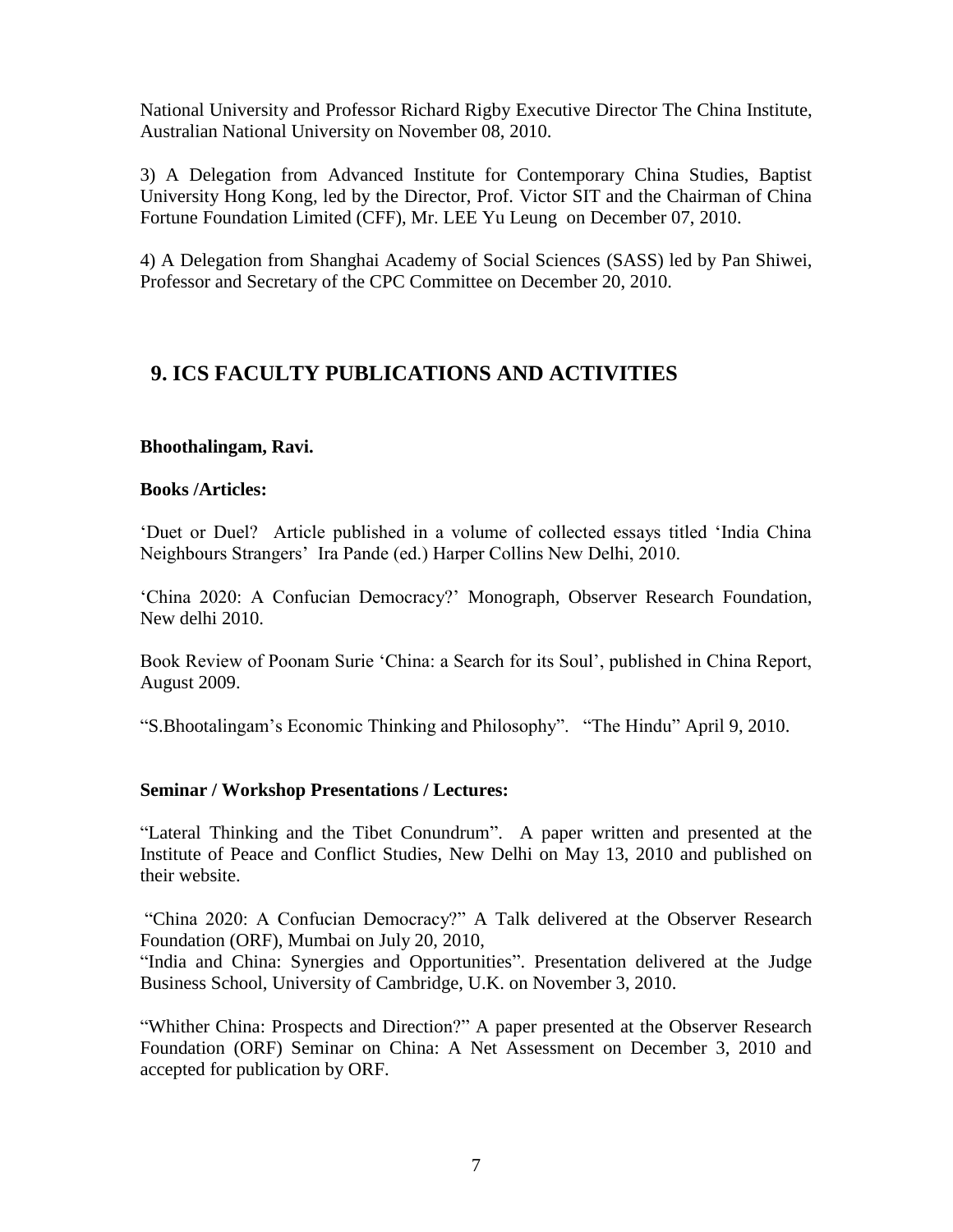"The Kumarajiva Expedition: Circumnavigating the Taklamakan Desert". An illustrated presentation delivered at the India International Centre on January 11, 2011 and at the Institute of Chinese Studies, March 23, 2011.

"Creative approaches for enhanced and mutually beneficial Sino-Indian economic ties."A presentation at the "Conference on India-China Economic Relations and Performance in the 21st Century", organized by the Institute of Chinese Studies and the India China Economic and Cultural Council, March 25-26, 2011.

"Exploration, Travel and Pilgrimage in High Asia: Transformation through Travel". A paper accepted for presentation and publication at the Annual Conference of the Royal Geographical Society, London, 31 August-2 September 2011.

#### **Chakrabarti, Sreemati.**

#### **Awards:**

Given India-China Friendship Award by Chinese Premier Wen Jiabao on December 15, 2010 during his visit to India.

#### **Books / Articles:**

"Academic Interaction between India and China: Stray Thoughts of a Concerned Indian" Journal of South Asia Studies, Yunnan Academy of Social Sciences, May 2010.

#### **Seminar / Workshop Presentations / Lectures /Interviews:**

"Education in China Today". Paper presented at Confucius Institute, Kathmandu University, Nepal at the "China-South Asia Cultural Forum", August, 7-9. 2010.

"Sixty Years of India-China Diplomatic Relations", Lecture delivered at Conference organized by the India-China Cultural and Economic Council in Nantong, Jiangsu, PRC, September 16, 2010.

"India"s Right to Information Act: Towards a Perfect Democracy?" Paper presented at Conference on "Public Management in the 21st Century: Opportunities and Challenges" , University of Macau, October 21-21, 2010 organized by Sun Yat-sen University and Macau University.

"The China Success Story: Indian Perceptions and Interpretations", Paper presented at the Fourth China Studies Forum, Shanghai Academy of Social Sciences, November 6-8, 2010.

"China"s Soft Power in South Asia: The Confucius Institutes", Observer Research Foundation, New Delhi, December 4, 2010.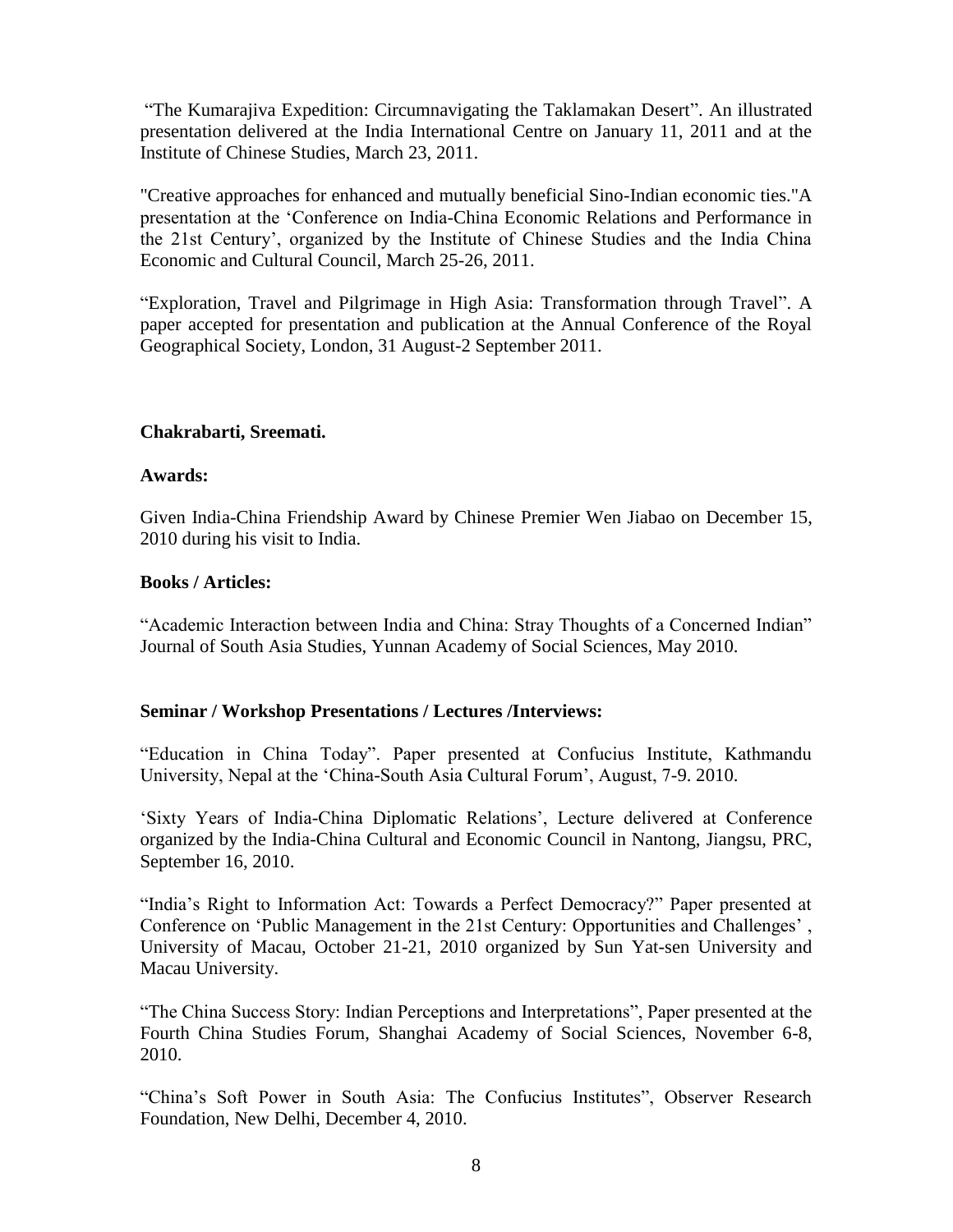"Education in present-day China", Presentation at the 3rd All-India China Studies Conference organized by the Institute of Chinese Studies in collaboration with Jadavpur University, December 20-21, Kolkata.

"Confucius Institutes in South Asia", Seminar on "India-china Interface organized by Benaras Hindu University, Varanasi, January 11-12. 2011.

"Discourse on Democracy in China Today", National Seminar on Democracy, organized by Kalindi College, University of Delhi, February 3-4, 2011

Interviewed by Lok Sabha TV, Star News, BBC, Times of India, Global Times(Beijing), Deutsche Welle Radio(Bonn) on China related affairs.

#### **Kondapalli, Srikanth.**

#### **Awards/Positions:**

Advisory Board member of Society for Indian Ocean Studies, Delhi

"Distinguished Fellow" of Institute of Peace and Conflict Studies, New Delhi from 2010 Recipient of K. Subramanyam Award for Excellence in Research in Security and Strategic Studies, 2010 by Indian Defence Minister AK Anthony at IDSA

#### **Research Articles Published in Books:**

"China"s Space Program: Problems and Prospects" in Subrata Ghoshroy and Gotz Neuneck Eds. South Asia at a Crossroads: Conflict or Cooperation in the Age of Nuclear Weapons, Missile Defense, and Space Rivalries (Berlin: Nomos Publications, 2010) pp. 171-83

"China"s Space Programme and Asia" in Kai-Uwe Schrogl et.al eds. Yearbook on Space Policy 2008/2009: Setting New Trends (SpringerWien New York, 2010)pp. 286-299

"Stabilising Borders: Sino-Mongolian Relations" in K.Warikoo and Sharad K. Soni eds. Mongolia in the 21st Century: Society, Culture and International Relations (New Delhi: Pentagon Press, 2010) pp. 207-27

"Rise of China" in PJS Sandhu, ed. Rising China: Opportunities or Strategic Challenge (New Delhi: Vij Books, 2010) pp. 45-61

#### **Research Articles published in Journals:**

"Premier Wen Jiabao"s Visit to India – Setting Terms for Engagement" Society for Indian Ocean Studies 2010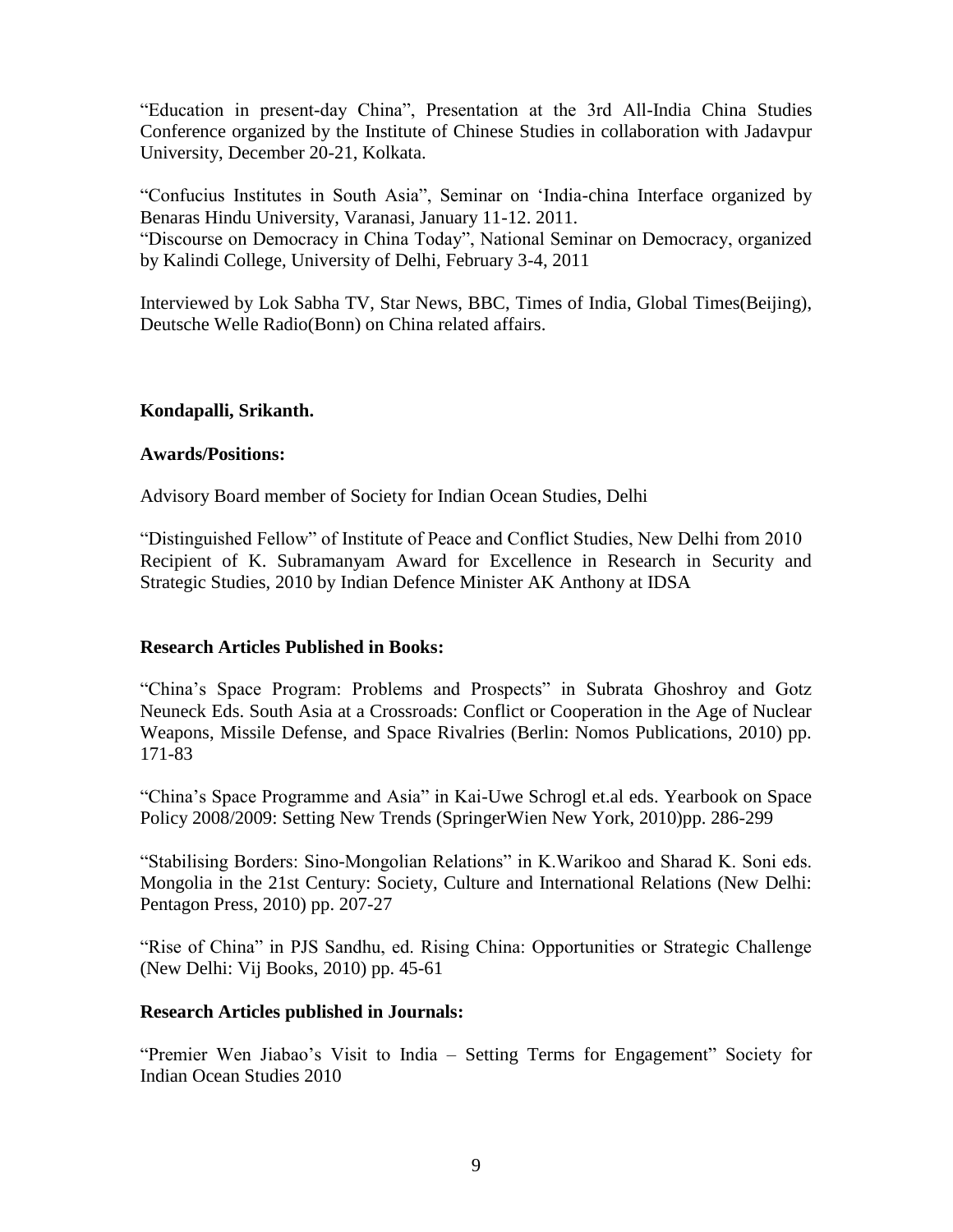#### **Articles in Discussion Forums:**

"Multilateral Accord, Bilateral Discord" World Focus Issue No. 361 vol. 31 no. 9 September 2010 pp.366-71

#### **Papers presented at Seminars:**

"China"s Public Diplomacy" paper presented at ICS-ICWA seminar on Public Diplomacy at Sapru House Delhi on April 1, 2010

"China"s Grand Strategy" Paper presented at Institute of Chinese Studies seminar on "China"s Military: Implications for India" at India International Centre August 30, 2010 "Piracy threats in the Indian Ocean Region and Multilateral Cooperation" Paper presented at the 10th Sea Power Symposium, Seoul, September 13-14, 2010.

"China"s Military Capabilities" USI National Seminar on Rising China November 11, 2010.

"China-US spat on South China Sea" paper presented at an international conference on "America & Asia: Perspectives on Peace, Security & Development" March 9-10, 2011, India International Centre, New Delhi.

"China's World View & Policies Towards India" Paper presented at College of International Affairs, Tamkhang University, Taipei, March 30, 2011.

#### **Lectures Delivered:**

Presentation on China"s Strategy and Military Modernisation at CAPS –Vadsar Air Force Station organised seminar June 2, 2010.

Two presentations on "China"s Nuclear and Air Force Strategies" at CAPS June 23, 2010.

Presentation on "China and Its Neighbours" at National Defence College July 21, 2010.

Presentation on Tibet Infrastructure at Centre for Land Warfare Studies July 22, 2010.

Presentation on "China: Economic Miracle, Pitfalls and Lessons for India" at Surya Foundation organised interaction at India International Centre August 25, 2010.

Lecture on China"s Nuclear Doctrine and capability at Centre for Air Power Studies, August 25, 2010.

"China"s presence in Pakistan Occupied Kashmir" presentation at SP Mukherjee Foundation, IIC September 4, 2010.

"China"s Behaviour Perceptions" presentation at IDSA September 6, 2010.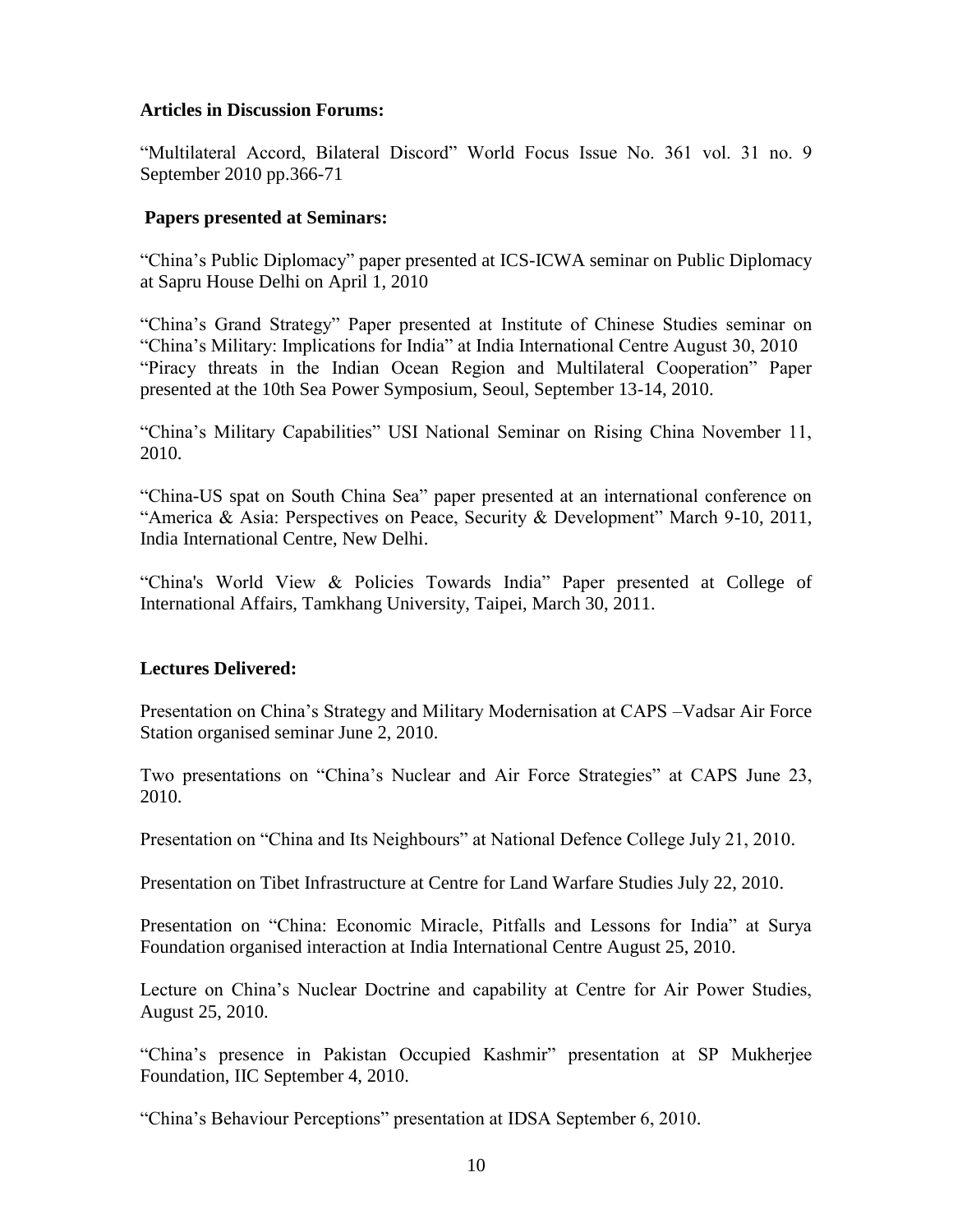Discussant at Centre for Land Warfare Studies on China"s Military Strategy, September 24, 2010.

Presentation on "China"s Nuclear Capability" at Centre for Air Power Studies organised national seminar at India International Centre, New Delhi September 29, 2010.

Talk on "India-China relations" Border Security Force officers, at IDSA November 1, 2010.

"India-China Relations: Opportunities, Challenges and the Way Ahead" College of Air Warfare, November 8, 2010.

Talk on "India-China relations" for Iranian Diplomats at SIS, JNU November 9, 2010 "China"s Nuclear Capabilities" Army War College November 15, 2010.

Presentation on "Sino-US relations" at IPCS-Integrated Defence Staff organised event at IDSA November 24, 2010.

Discussant on China"s space programme and India at Observer Research Foundation January 21, 2011.

Lecture on "China"s Nuclear Doctrine" at Centre for Air Power Studies January 31, 2011 Discussant on a paper "China: National Identity and Its Implications for Asian Security" at IPCS-GWU organised seminar at IIC February 21, 2011.

Lecture on "China"s Nuclear Doctrine and Strategy" at CAPS February 22, 2011.

Brief presentation on China"s Response to the Popular unrest in West Asia and Africa at SIS, JNU February 23, 2011.

Two lectures on China"s Nuclear Strategy and Modernisation and links to Pakistan at IPCS organised seminar at Surajkund February 24, 2011.

Lecture on "Separatism, Extremism and Splittism in China" Kuzru Memorial Lectures at JNU-ICWA February 26, 2011.

Discussant on Tibetan Infrastructure at IDSA February 28, 2011.

Lecture on "China"s responses towards West Asia and North African popular movements" Academic Staff College, Jamia Millia University, Delhi March 7, 2011.

Discussant on "Interpreting China"s Grand Strategy" Centre for Air Power Studies, Delhi March 14, 2011.

Presentation on "China Rise and Indian Perspectives" at College of International Affairs, National Chengchi University, Taipei March 31, 2010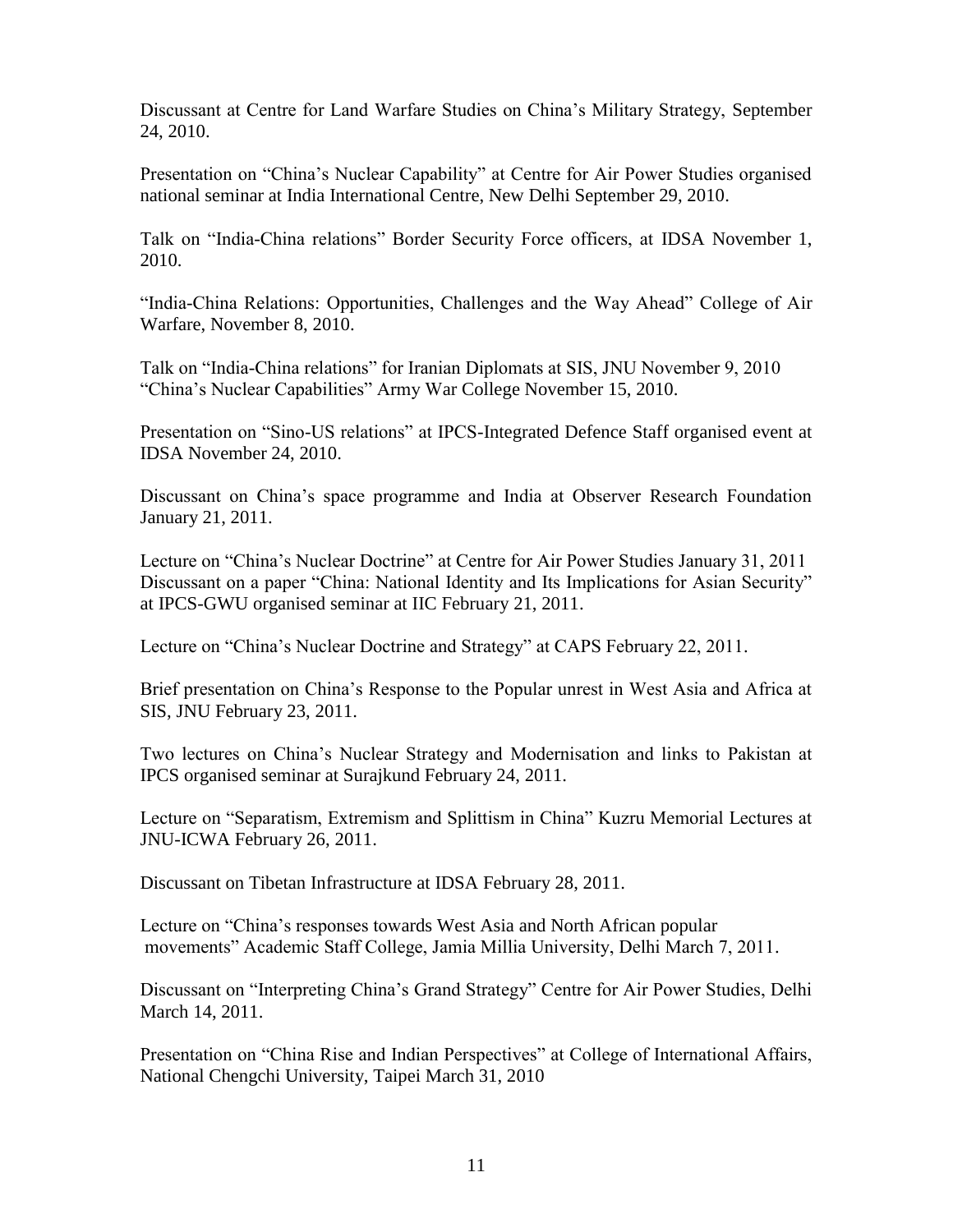#### **Commentaries & Reviews:**

"India, China need to talk boldly" Rediff.com on April 5, 2010 at [http://news.rediff.com/column/2010/apr/05/india-china-need-to-talk-boldly-says](http://news.rediff.com/column/2010/apr/05/india-china-need-to-talk-boldly-says-srikanth-kondapalli.htm)[srikanth-kondapalli.htm](http://news.rediff.com/column/2010/apr/05/india-china-need-to-talk-boldly-says-srikanth-kondapalli.htm)

"China"s Air Force: Beginning to be Counted" Salute To the Indian Soldier vol. 2 no. 10 (April 2010) pp. 21-23

"Enough Space in Asia" in India-China Ties: 60 Years, 60 Thoughts (Jinri Yindu) [India Today] (bilingual) (Beijing: Indian Embassy, April 2010) pp.80-81.

"Kashmir Imbroglio- China Connection" Rediff.com September 7, 2010 at <http://news.rediff.com/column/2010/sep/14/kashmir-imbroglio-the-china-connection.htm> .

"Invest in Nepal"s Economy" The Tribune September 27, 2010 at [http://www.tribuneindia.com/2010/20100927/world.htm#4.](http://www.tribuneindia.com/2010/20100927/world.htm#4)

"The China factor in Southeast Asia" Diplomatist vol. 2 no. 8 October 2010 pp. 33-36 "Obama visit: The China Angle" rediff.com November 4, 2010 at [http://news.rediff.com/column/2010/nov/04/obama-visit-why-china-will-watch-the-us](http://news.rediff.com/column/2010/nov/04/obama-visit-why-china-will-watch-the-us-leaders-india-visit.htm)[leaders-india-visit.htm](http://news.rediff.com/column/2010/nov/04/obama-visit-why-china-will-watch-the-us-leaders-india-visit.htm) 

"China"s global clout" Defence & Security Alert vol. 2 issue 2 November 2010 pp.13-15 "Troubled Relationship: India-China Equations" Denouement (New Delhi) vol. 20 November/December 2010 pp. 46-52.

"The Role of Russia for the East" The Times of India November 23, 2010 also at [http://indrus.in/articles/2010/11/23/the\\_role\\_of\\_russia\\_for\\_asia04917.html](http://indrus.in/articles/2010/11/23/the_role_of_russia_for_asia04917.html)

"When Wen comes to India" Rediff.com December 14, 2010 at [http://www.rediff.com/news/column/column-what-to-expect-from-wen-jiabaos](http://www.rediff.com/news/column/column-what-to-expect-from-wen-jiabaos-visit/20101210.htm)[visit/20101210.html](http://www.rediff.com/news/column/column-what-to-expect-from-wen-jiabaos-visit/20101210.htm)

"Wen Gives India Little To Write Home About" Mail Today December 17, 2010 at <http://epaper.mailtoday.in/>

"Bilateral Give and Talk" The Times of India December 20, 2010 at [http://timesofindia.indiatimes.com/home/opinion/edit-page/Bilateral-Give-And-](http://timesofindia.indiatimes.com/home/opinion/edit-page/Bilateral-Give-And-Take/articleshow/7128277.cms)[Take/articleshow/7128277.cms](http://timesofindia.indiatimes.com/home/opinion/edit-page/Bilateral-Give-And-Take/articleshow/7128277.cms)

"India-China relations" China Overview News December 2010 at [http://www.chinareviewnews.com/doc/1015/3/6/1/101536174.html?coluid=0&kindid=0](http://www.chinareviewnews.com/doc/1015/3/6/1/101536174.html?coluid=0&kindid=0&docid=101536174) [&docid=101536174](http://www.chinareviewnews.com/doc/1015/3/6/1/101536174.html?coluid=0&kindid=0&docid=101536174)

"Premier Wen"s Visit to Delhi" The Diplomatist Plus December 2010 at [www.diplomatist.com](http://www.diplomatist.com/)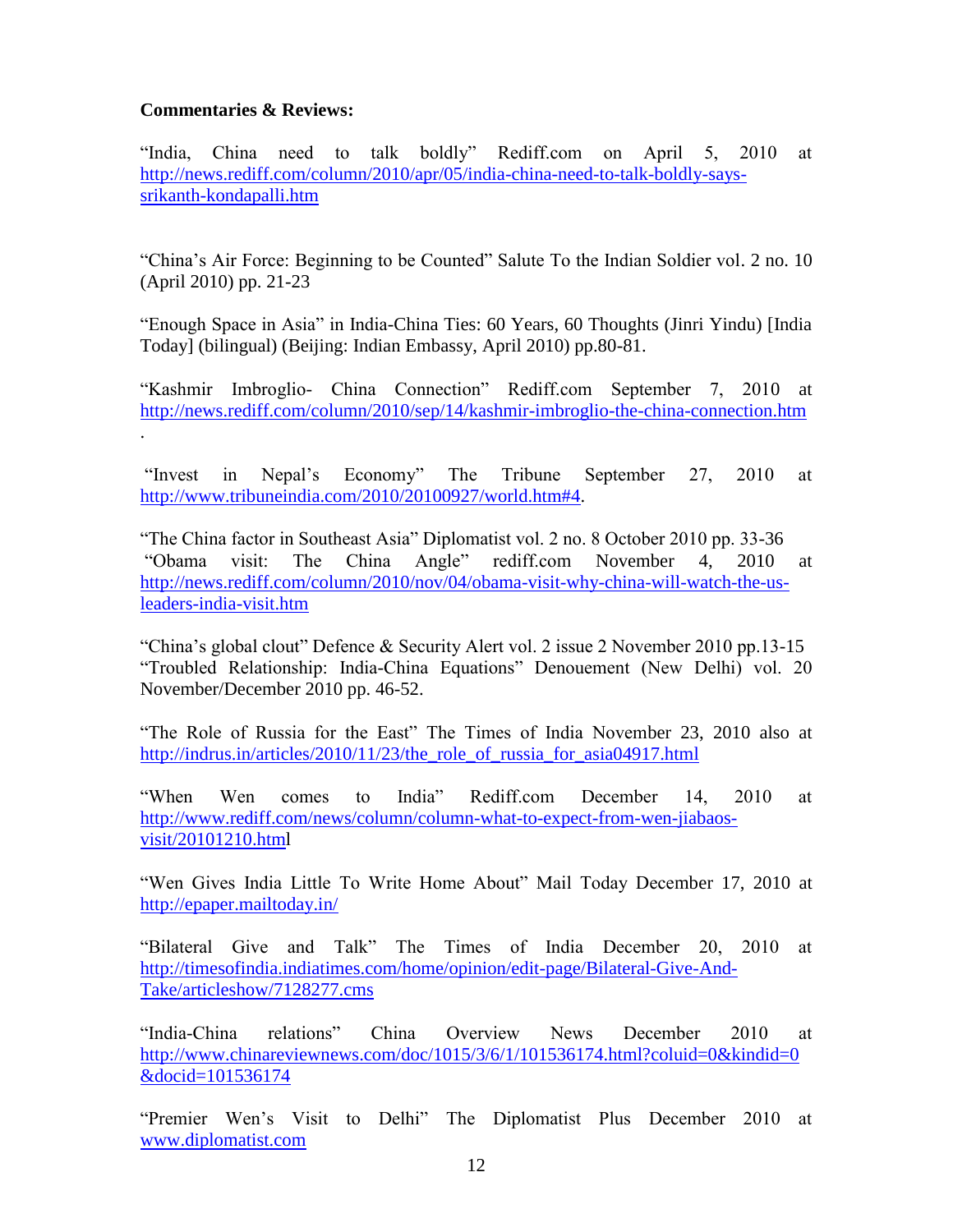"Clear and present danger" Deccan Herald December 26, 2010 at <http://www.deccanherald.com/content/123727/clear-present-danger.html>

"Seeking Parity - Hu Jintao in the United States" Rediff.com January 17, 2011 at [http://www.rediff.com/news/column/seeking-parity-hu-jintao-visits-the-united](http://www.rediff.com/news/column/seeking-parity-hu-jintao-visits-the-united-states/20110117.htm)[states/20110117.htm](http://www.rediff.com/news/column/seeking-parity-hu-jintao-visits-the-united-states/20110117.htm) 

"India-China: Bridging Strategic Level Mistrust" The Diplomatist Plus vol. 3 no. 1 January 2011 pp. 39-43 at [www.diplomatist.com](http://www.diplomatist.com/)

"Zhuhai Air Show: Showcasing Power" Salute vol. 3 issue 8 February 2011 pp. 26-27 at [www.salute.co.in](http://www.salute.co.in/)

"China-US Ties- Overcoming Stalemate" The Diplomatist Plus vol. 3 no. 2 February 2011 pp. 18-21.

"Why China is wary of Middle-East uprisings" Rediff.com March 9, 2011 at [http://www.rediff.com/news/column/why-china-is-wary-of-middle-east](http://www.rediff.com/news/column/why-china-is-wary-of-middle-east-uprisings/20110309.htm)[uprisings/20110309.htm](http://www.rediff.com/news/column/why-china-is-wary-of-middle-east-uprisings/20110309.htm)

#### **Narsimhan,Sushila.**

#### **Seminar / Workshop Presentations / Lectures /Interviews:**

"A New Interpretation of China"s Hundred Days" Reforms," Paper presented in the Seminar, Hansraj College, University of Delhi, Delhi (March 17, 2011).

"Japanese Studies in India: Trends and Challenges," Paper presented in the Workshop for East Asian Studies, March 5, 2011, Institute of Chinese Studies, Delhi.

#### **Rana, Kishan S.**

#### **Books / Articles:**

*Economic Diplomacy: India's Experience* co-edited by Ambassador Kishan S. Rana and Bipul Chatterjee. (New Delhi, 2011).

#### **Conferences / Seminars / Presentations:**

*"Boao Forum"*, (Represented Institute of Chinese Studies) April 2010.

*"The Asia-Pacific Roundtable",* June 2010.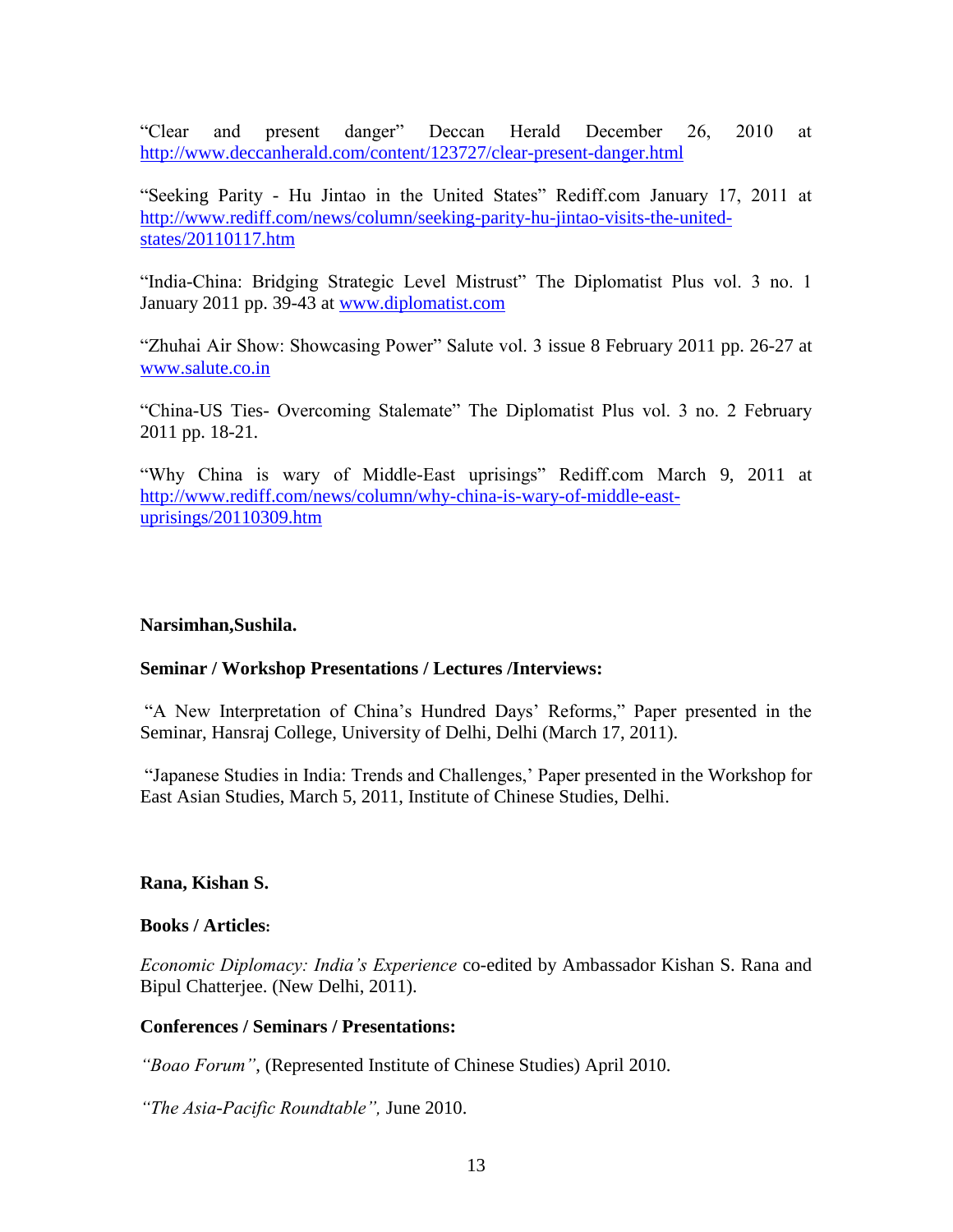The International conference on "*E-Diplomacy''* Malta, June 2010;

The 38th meeting of the "*International Forum on Diplomatic Training"* Malta, September 2010.

The Conference on "*Public Diplomacy and Information Technology"* New Delhi, December 2010.

The Conference on "*The Evolution of Diplomacy*" Diplomatic Academy, Vienna, 28 January 2011.

The Conference on "*The Art of the Possible: Conflict Diplomacy in an Era of New Global Challenges"* Wilton Park, UK, February 2011. Paper on "India and its Asian Context",Institute of Chinese Studies, Delhi, July 14, 2010.

#### **Lectures Delivered:**

Lectures at the China Foreign Affairs University, April 2010.

Public lecture on *"India's Foreign Policy: A Citizen Perspective"*, Rajasthan University, Jaipur, October 5, 2010.

#### **Thampi, Madhavi.**

#### **Books / Articles :**

*India and China in the Colonial World* (New Delhi, Social Science Press, 2nd edition (paperback), 2010. (Originally published 2005).

Article on "The Taiping Rebellion" in Kaushik Roy (ed.), 1857 Uprising: Before and Beyond, (Manohar Publishers, New Delhi, 2010).

Article on "Current Historical Thinking in the PRC", *China Report* 45:4 (Nov 2009).

Article on "Indian Traders in Xinjiang in the nineteenth and twentieth centuries", in China Report 46:4 (Oct – Dec 2010).

#### **Talks/ Seminar / Workshop Presentations / Lectures :**

Talk on "Indians in Xinjiang" in JNU/SIS/CEAS, 23 Sept 2010.

Paper on "Raja Mahendra Pratap in Republican China", at seminar on "India-China Interface" at Banaras Hindu University, 10-11 Jan, 2011.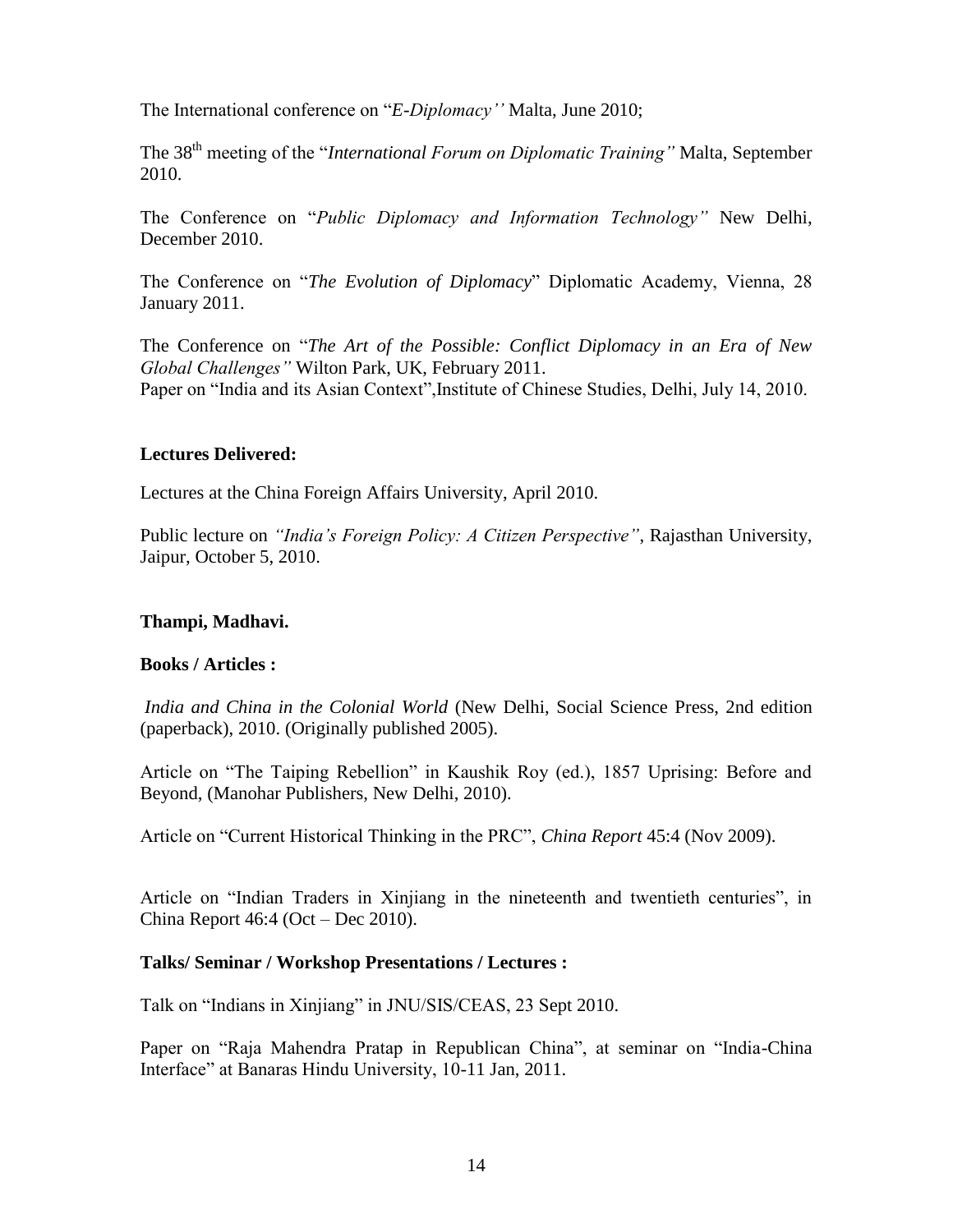#### **Uberoi, Patricia.**

#### **Books / Articles / Reports:**

Research Articles Published in Books:

Engagement with China in Multilateral Forums: Two Case Studies. *In* Gurudas Das and C. Joshua Thomas, eds, *India-China: Trade and Strategy for Frontier Development*, pp. 231-244.New Delhi: Bookwell, 2010

Articles:

Development Issues in India"s North East: Gender Dimensions. *Southeast Asian and South Asian Studies* (Kunming), *Proceedings of the China-India Cooperation Forum 2010* (2010), pp. 73-77*.*

Comment on Prasenjit Duara, "Commmunity, Nation and Sustainability: The Contemporary Relevance of Tagore". *In* Wang Bangwei and Tan Chung, eds, *Tagore and China*, pp. 307- 10. Beijing: Central Compilation and Translation Press, 2010. (Chinese translation, pp. 232- 35).

#### Reports:

Report of the Eighth BCIM Forum for Regional Economic Cooperation, Nay Pyi Taw, July 2009. *China Report* 45, 3 (2009): 241-52.

#### **Talks & Lectures:**

Understanding the Family in India and China. Dr. S. Radhakrishnan Chair Public Lecture, National Institute of Advanced Studies, Bangalore, 13 October 2010.

#### **Verma, Virendra Sahai.**

#### **Awards / Appointments / Achievements:**

Appointed as one of the Motivators by "Centre for Conflict Resolution & Human Security' an initiative by senior bureaucrats to adopt different approach for resolution of national issues with major consideration for human security. Delhi.

#### **Articles:**

"When Security Hawks Swoop" Times of India,11 Feb 2011.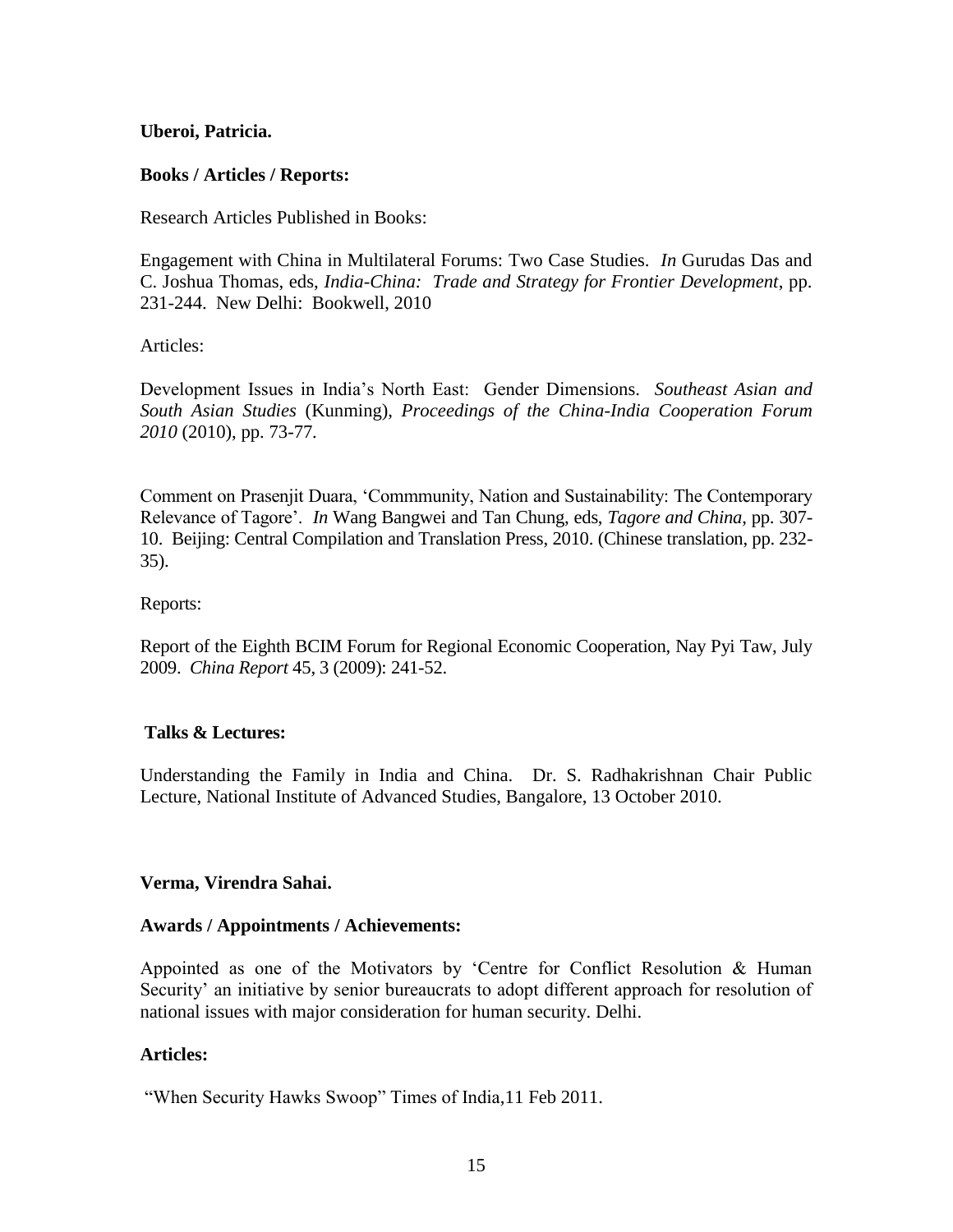"FUTURIBILI" ( in Italian) G Picco (ed.). A translated article in Italian on "The Role of Military in Peacemaking Process" Milano 2007, received by author in March 2011.

#### **Talks/ Seminar / Workshop Presentations / Lectures / Interviews:**

"Recent Trends in Gilgit, Baltistan, Karakoram and Aksai Chin and their Analysis." Paper Presented at Institute of Chinese Studies Delhi on 29 September 2010.

"Tibet Issue : Conflict and Resolution" Paper Presented at Senior Citizen"s Forum Noida on 18 July 2010.

"Recent Developments of Infrastructure in Tibet and its Military Implications." Paper to be Presented at Insitute of Chinese Studies on 30 March 2011.

An interview in Global Times' (English) Beijing on 14 Feb 2011.

An interview given on 11 March 2011 to Ms Marguerite Luong, Analyst, China, International Assessment Staff, Privy Council Office, Govt of Canada, Ontario.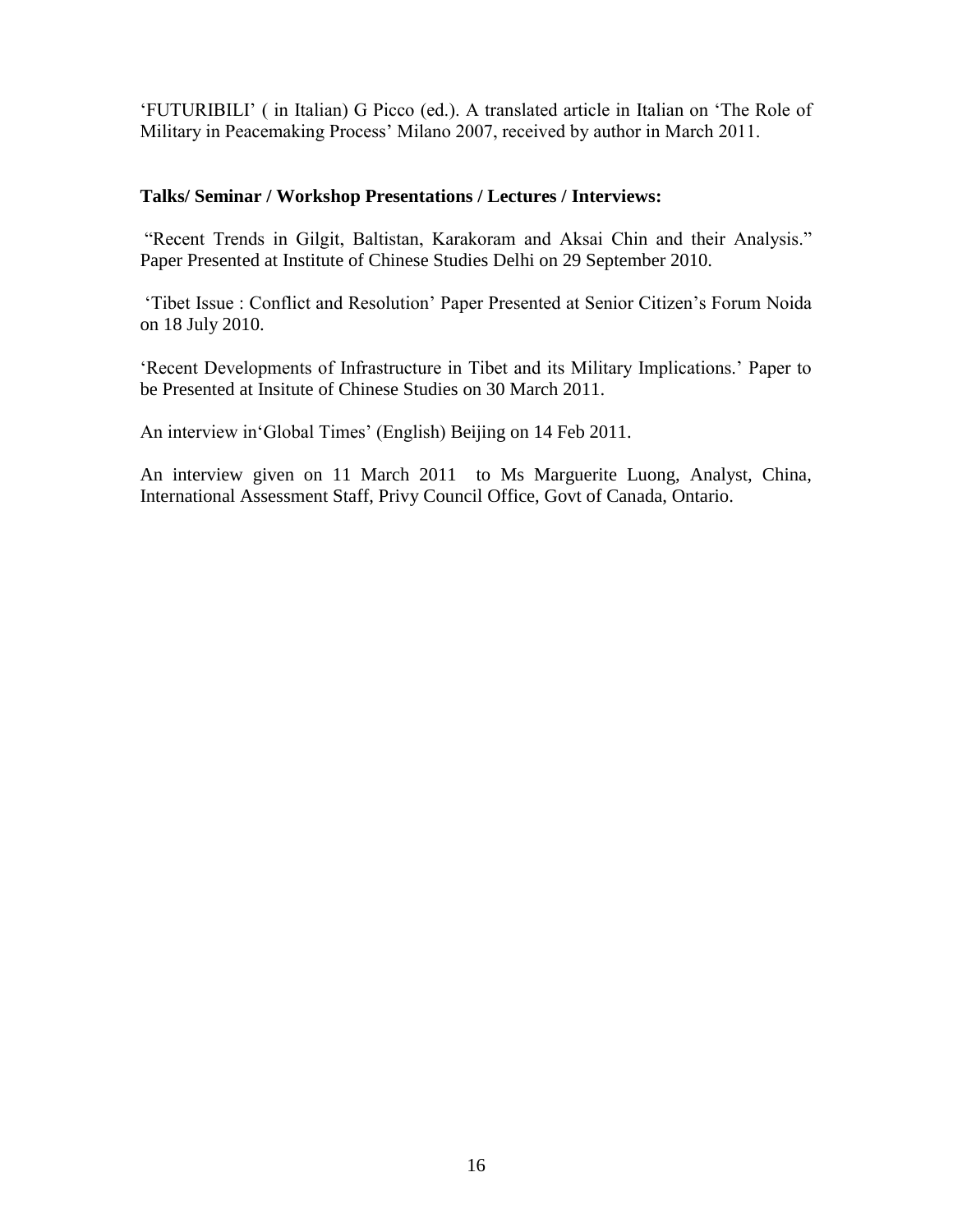#### **Annexure 1**

#### **ICS Wednesday Seminars (1 April 2010 -- 31 March 2011)**

- 1. **Prof. Sushila Narsimhan**, formerly of The Department of East Asian Studies, University of Delhi: China"s Disasters – Opium Wars and Taiping Rebellion: Lessons for Japan. April 7, 2010.
- 2. **Dr. D. Varaprasad**, Associate Professor, Centre for East Asian Studies, SIS, JNU: Science and Technology in China: A Critique of the Three Decades of Policy, Progress and Polity. April 28, 2010.
- 3. **Ms. Poonam Mathur**, ICS Delegate to BCIM: Transport and Connectivity within the BCIM: Problems and Prospects. May 5, 2010.
- 4. **Prof. Ashwini Deshpande**, Delhi School of Economics, University of Delhi, Growth: Reforms and Inequality: Comparing India and China. May l2, 2010.
- 5. **Ms. Alice Wang**, Director, China Tourism, New Delhi: Opening and Collaboration: Tourism For a Better City and Better Life. May l9, 2010.
- 6. **Amb. Kishan Rana**, IFS (Retd.) and Honorary Fellow, ICS: Boao Forum, April 2010 and the Asia-Pacific Roundtable, June 2010: India and its Asian Context. July 14, 2010.
- 7. **Dr. Alka Acharya**, Associate Professor, School of International Studies, JNU & Honorary Fellow, ICS: A Report on the Westminster Conference: Revisiting the India-China Border Dispute. July 21, 2010
- 8. **Dr. Abanti Bhattacharya**, Associate Professor, Department of East Asian Studies, University of Delhi: China"s Greater Periphery Strategy, July 28, 2010.
- 9. **Dr. Sraboni Roy Choudhury**, Associate Professor, Centre for East Asian Studies, School of International Studies, JNU: Japan"s Foreign Direct Investment Experiences in India: Lessons Learnt from Firm Level Surveys (2009). August 4, 2010.
- 10. **Amb. Rajiv Bhatia**, (IFS, Retd): Africa-China Relations: A Macro-View. August 11, 2010.
- 11. **Swargajyoti Gohain**, Research Scholar, Department of Anthropology, Emory University (USA): Use of Bhoti (Tibetan): Context of a Language Movement in Arunachal Pradesh. August 18, 2010.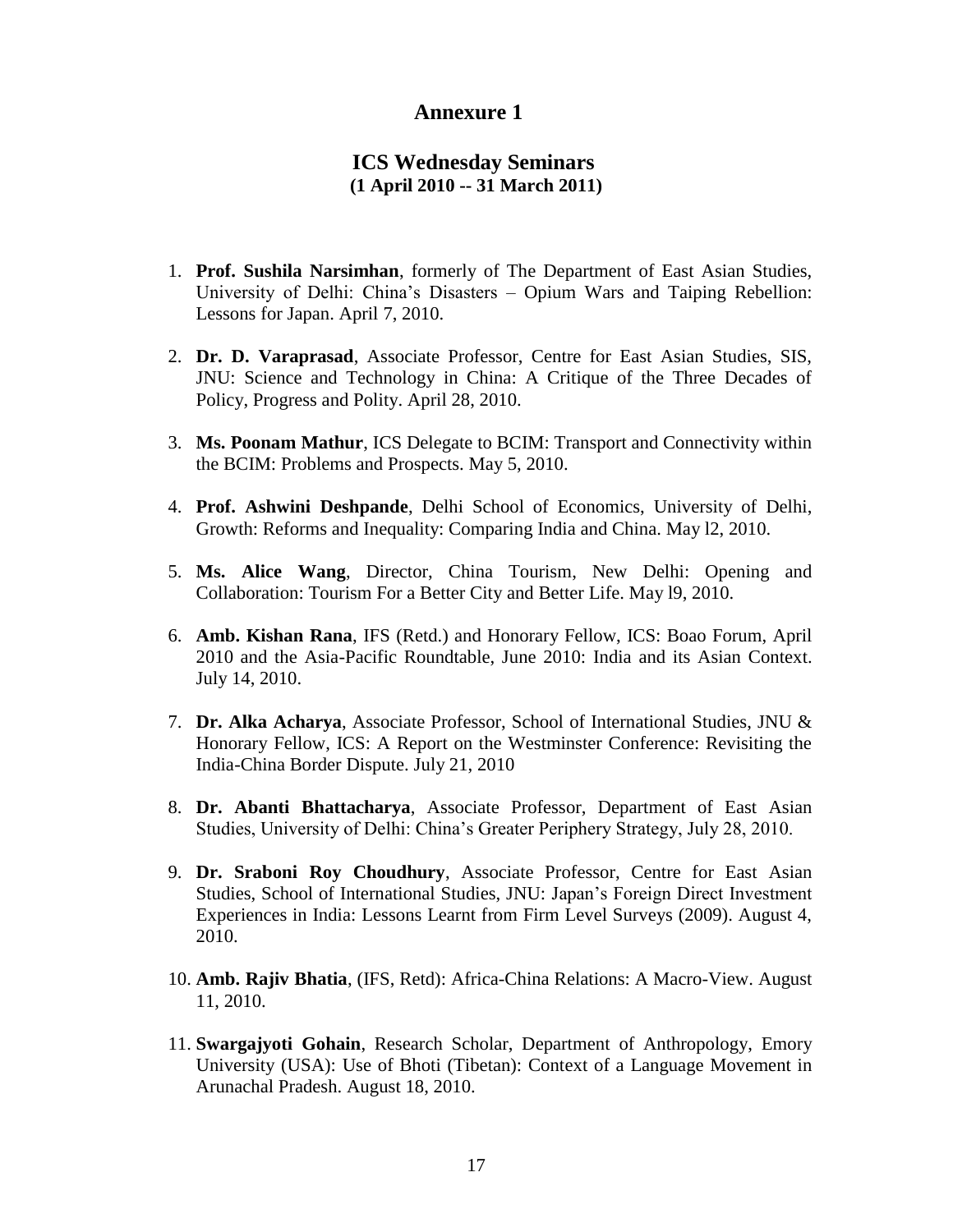- 12. **Dr. Govind Kelkar**, Regional Programme Coordinator, UNIFEM, South Asia Office, New Delhi: Indigenous Women: Livelihoods and Climate Change in India and China. August 25, 2010.
- 13. **Mr. Nabin Kumar Panda**, Asst. Professor, Department of East Asian Studies, University of Delhi: Japanese Language Education in Early 20th Century India: The Writings of Sano Jinnosuke. September 1, 2010.
- 14. **Dr. K. Yhome**, Associate Fellow, Observer Research Foundation, New Delhi: Sino-Myanmar Relations: Trends and Implications. September 8, 2010.
- 15. **Dr. Rupnarayan Das**, Senior Fellow, IDSA: Sino-Indian Relations: Challenges and Opportunities. September 15, 2010.
- 16. **Dr. Sandip Kumar Mishra**, Department of East Asian Studies, Delhi University: Failure of Diplomacy or Lack of Diplomacy: The Intractability of the North Korean Nuclear Crisis. September 22, 2010.
- 17. **Col. (Rtd.) Virendra Sahay Verma**, Visiting Fellow, ICS: Recent Developments in Gilgit Baltistan, Karokoram and Aksai Chin: An Analysis. 29 September 2010.
- 18. **Prof. M. Mohanty,** ICS, **Dr. Alka Acharya,** JNU & ICS, **Prof. Mohan Ram,** JNU: The Tenth India-China-Russia Trilateral, Moscow, 2010. October 20, 2010.
- 19. **Dr. T.G. Suresh**, Asst. Professor, Centre for Political Studies, School of Social Sciences, JNU: Spatial Development in Sichuan. October 27, 2010.
- 20. **Dr. Sharad K. Soni**, Central Asian Studies Programme, SIS, JNU: Post-Cold War Dynamism in Sino-Mongolian Relations. Nov 3, 2010.
- 21. **Prof. Sabaree Mitra**, School of Language, Literature and Culture Studies, JNU and Hony. Fellow, ICS: China and Tagore"s Concept of Civilization. Nov 10, 2010.
- 22. **Dr. Marie Lall**, London University and Chatham House: The World through Myanmar"s Eyes: What do these Elections mean? November 24, 2010.
- 23. **Amb. Vinod Khanna**, Emeritus Fellow, ICS, **Dr. Alka Acharya,** JNU and ICS, **Prof. M. Mohanty,** CSD and ICS: The Wen Jiabao Visit: A Preview. December 1, 2010 (ICWA S, Sapru House)
- 24. **Mr. Gautam Bambawale**, Joint Secretary (East Asia), MEA, GOI**:** India-China Relations: Wen Jiabao Visit and Beyond January 07, 2011. **ICS Special Lecture, Chaired by Amb. Vinod C. Khanna.**
- 25. **Dr. Joel Andreas**, Associate Professor, Department of Sociology, Johns Hopkins University: The Cultural Revolution and the Origins of China"s New Class. January 12, 2011.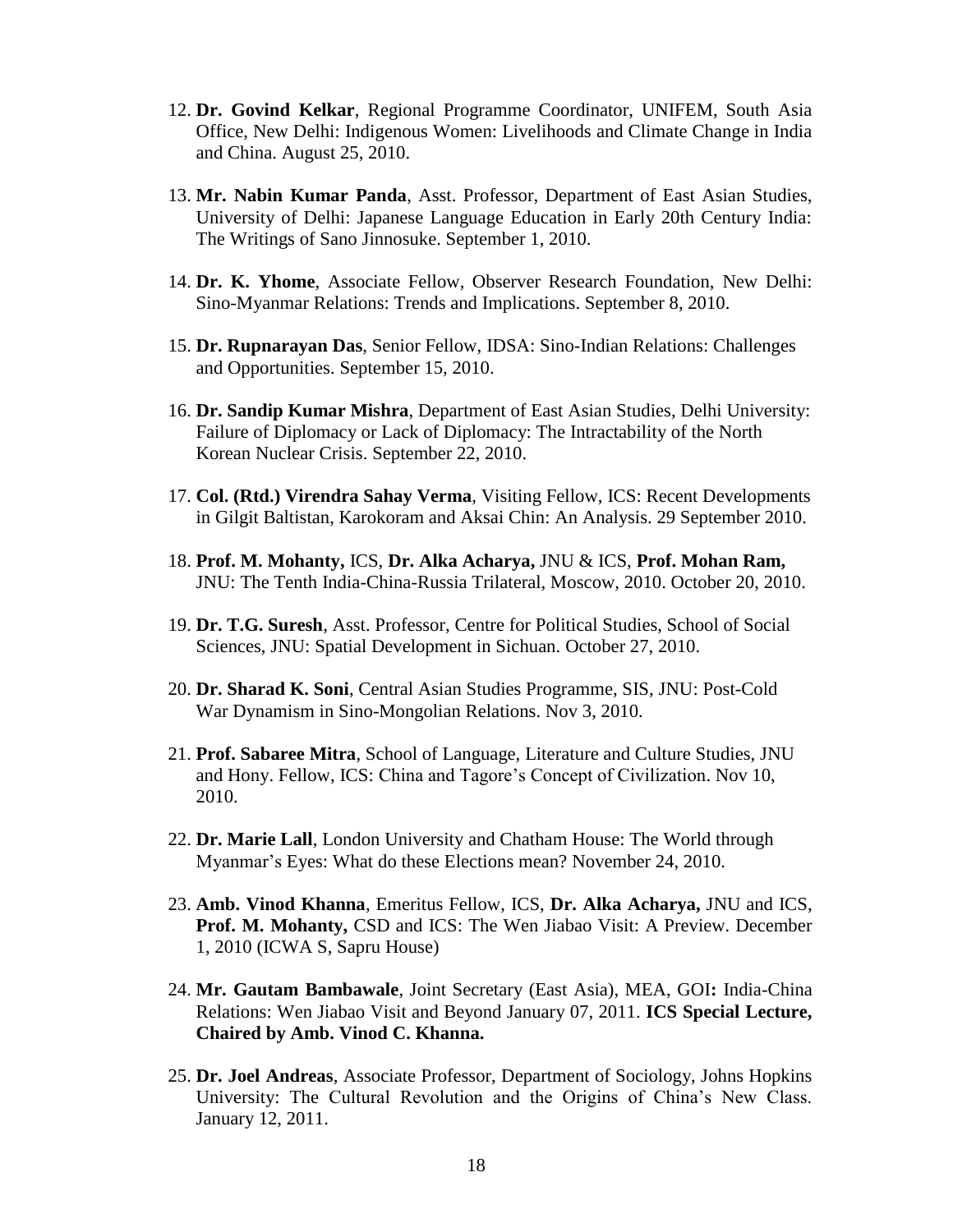- 26. **Dr. B. R. Deepak**, Associate Professor, Centre for Chinese and Southeast Asian Studies, School of Language, Literature and Culture Studies, JNU: India-China and Tibet: Fundamental Perceptions. January 19, 2011.
- 27. **Dr. Rajeswari Rajagopalan**, Senior Fellow, ORF: An Indian perspective on the Chinese Military Power. February 2, 2011.
- 28. **Prof. Madhu Bhalla**, Head, Department of East Asian Studies, University of Delhi: China and the International System: Multilateralism and the Harmonious World Theory. February 9, 2011
- 29. **Rakesh Kumar**, Assistant Professor, Centre for Chinese and Southeast Asian Studies, School of Language Literature and Culture, JNU: Youth and Economic Reforms in China. February 23, 2011.
- 30. **Dr. Angira Sen Sarma**, Associate Fellow, Observer Research Foundation, New Delhi: China's Growing Role in Central Asia, March 9, 2011.
- 31. **Col. Gautam Das, Indian Army (Retd.)**: China-Tibet-India and the Strategic Military Future, March 16, 2011.
- 32. **Ravi Bhoothalingam**, Manas Advisory and ICS: The Kumarajiva Expedition: Circumnavigating the Taklamakan Desert, March 23, 2011.
- 33. **Col Virendra Sahai Verma, Indian Army (Retd.):** Infra-Structure Development in Tibet: The Military Dimension, (scheduled on March 30, 2011)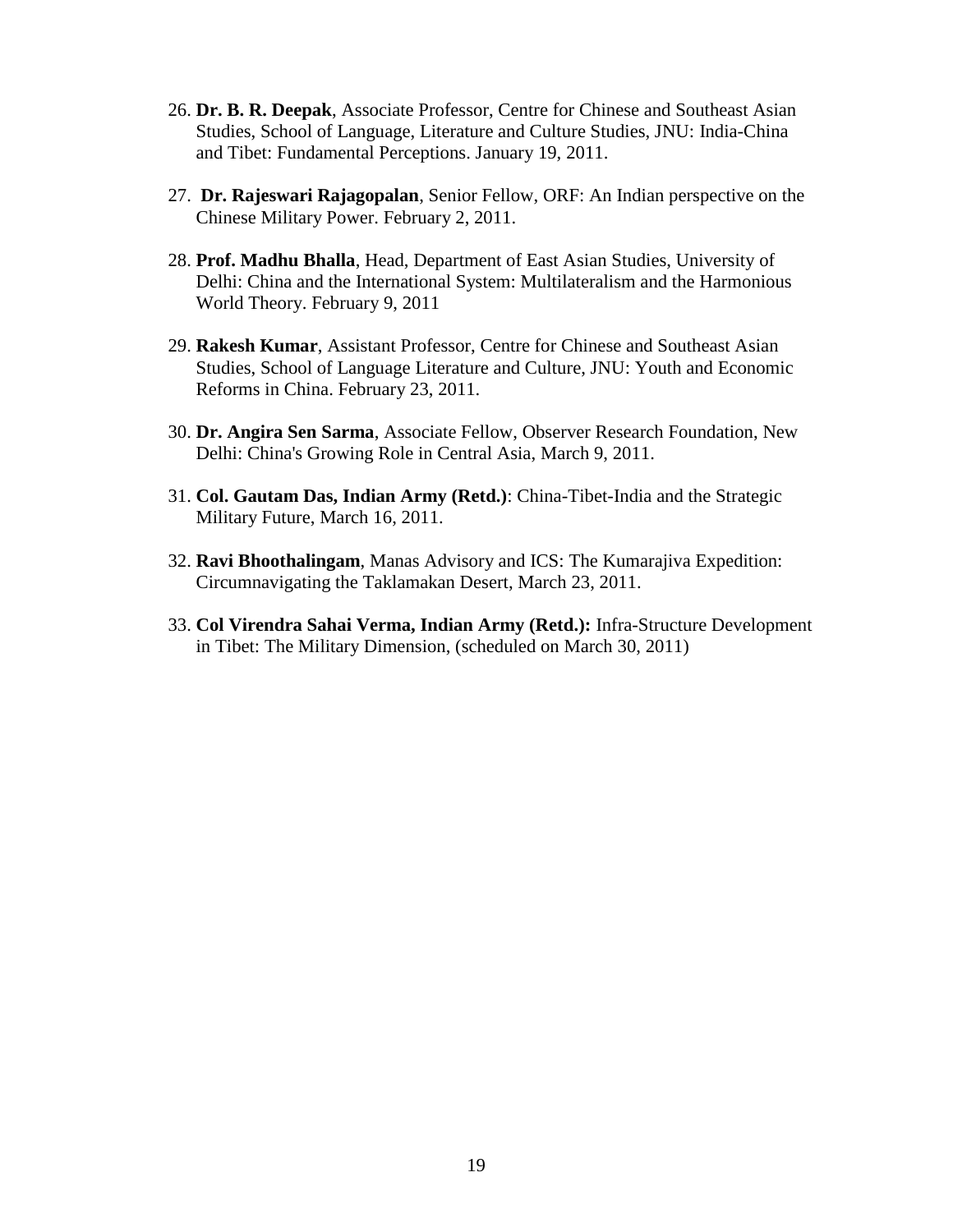# **Annexure 2**

# **ICS FACULTY AND STAFF**

| <b>Co-Chairpersons</b>      | Rajeev Bhargava (ex-officio, Director, CSDS)<br>Manoranjan Mohanty                                                                                                                                                        |
|-----------------------------|---------------------------------------------------------------------------------------------------------------------------------------------------------------------------------------------------------------------------|
| <b>Honorary Director</b>    | Sreemati Chakrabarti                                                                                                                                                                                                      |
| <b>Steering Committee</b>   | Alka Acharya, Rajeev Bhargava, Sreemati<br>Chakrabarti, D.L. Sheth, Manoranjan Mohanty,<br>Ashis Nandy, K. Raghunath, R.K. Srivastava, Peter<br>D'Souza, Arvinder Singh, Brij Tankha, Patricia<br>Uberoi                  |
| <b>ICS Honorary Fellows</b> |                                                                                                                                                                                                                           |
| Alka Acharya:               | Associate Professor, Centre for East Asian Studies,<br>School of International Studies Jawaharlal Nehru<br>University,<br>China's international relations; Foreign policy and<br>political economy; Sino-Indian relations |
| <b>Hemant Adlakha:</b>      | Associate Professor, School of Languages, Jawaharlal<br>Nehru University, Chinese literature and culture                                                                                                                  |
| Sreemati Chakrabarti:       | Professor, Department of East Asian Studies,<br>University of Delhi, Chinese politics and education                                                                                                                       |
| R.R. Krishnan:              | Professor, School of International Studies, Jawaharlal<br>Nehru University (rtd.) Korean affairs                                                                                                                          |
| Srikanth Kondapalli:        | Professor, Centre for East Asian Studies, JNU,<br>Defence and PLA                                                                                                                                                         |
| <b>Sabaree Mitra:</b>       | Professor, School of Languages, Jawaharlal Nehru<br>University, Chinese language, literature and culture                                                                                                                  |
| <b>Manoranjan Mohanty:</b>  | Professor of Political Science, University of Delhi<br>(rtd.), Chinese politics, Comparative development<br>studies                                                                                                       |
| <b>Vijay Nambiar:</b>       | Formerly of the Indian Foreign Service and Deputy<br>National Security Advisor, Government of India,<br>India-China relations                                                                                             |
| Kishan S. Rana:             | Indian Foreign Service (rtd): Comparative Asian<br>diplomacy                                                                                                                                                              |
| K. Raghunath:<br>relations, | Formerly of the Indian Foreign Service, <i>India-China</i>                                                                                                                                                                |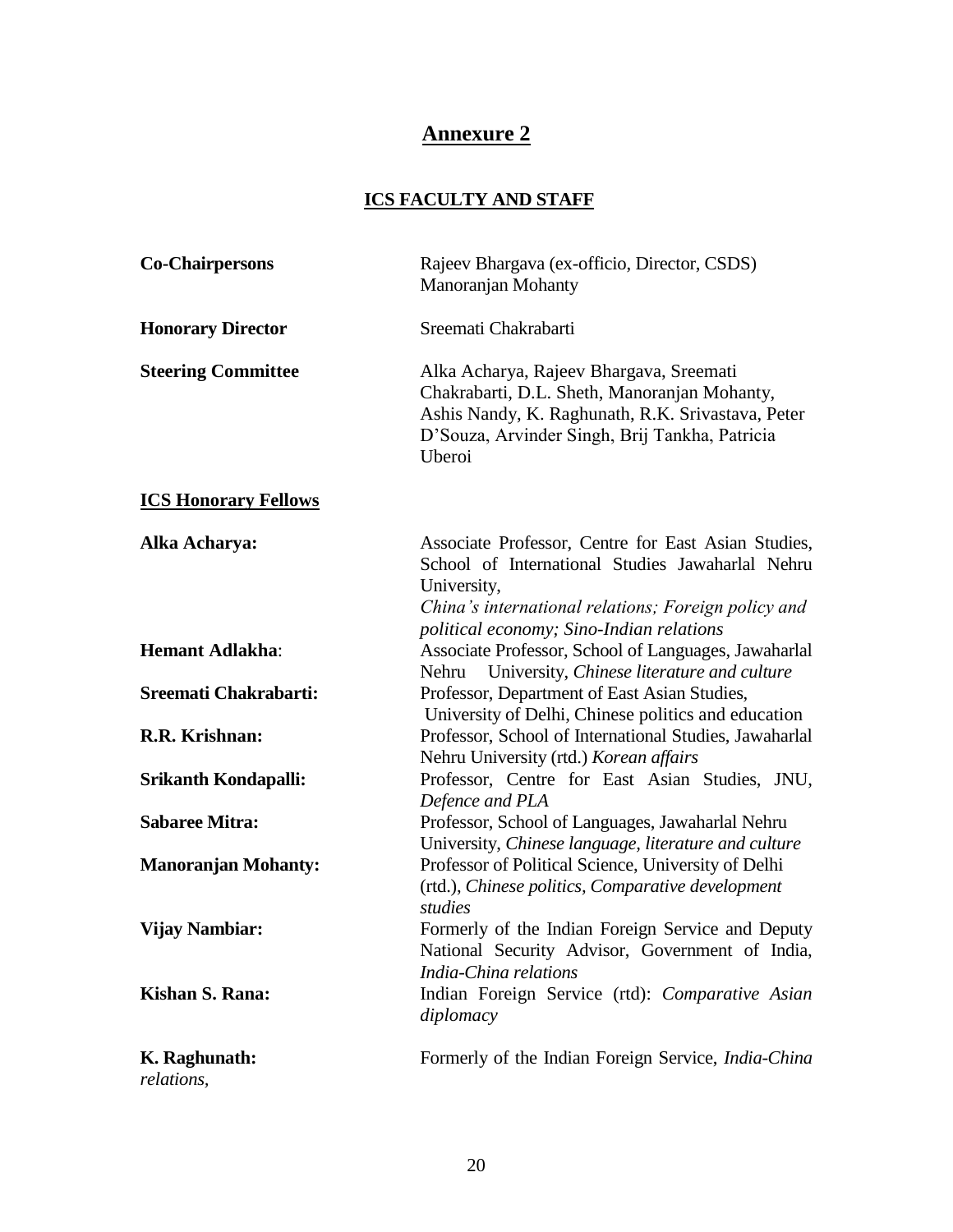| Fellow, Centre for the Study of Developing Societies,<br>Chinese economy<br>Professor in Modern Japanese History, Department of<br>East Asian Studies, University of Delhi, Japanese<br>history, Japan and Asia, Contemporary Japan<br>Reader, Department of East Asian Studies, University<br>of Delhi, Chinese history<br>Professor in Social Change and Development,<br>Institute of Economic Growth, Delhi (rtd), Chinese<br>society and culture; Family, kinship, gender |  |  |  |
|-------------------------------------------------------------------------------------------------------------------------------------------------------------------------------------------------------------------------------------------------------------------------------------------------------------------------------------------------------------------------------------------------------------------------------------------------------------------------------|--|--|--|
|                                                                                                                                                                                                                                                                                                                                                                                                                                                                               |  |  |  |
| Professor, Centre for East Asian Studies, Jawaharlal<br>Nehru University (rtd.), and former Director, ICS<br>China's international<br>relations                                                                                                                                                                                                                                                                                                                               |  |  |  |
| Formerly Reader, Department of Chinese & Japanese<br>Studies, University of Delhi (rtd.) Chinese language<br>and literature; Chinese Minority areas                                                                                                                                                                                                                                                                                                                           |  |  |  |
| Formerly of the Indian Foreign Service and former<br>Director, ICS, China's foreign relations                                                                                                                                                                                                                                                                                                                                                                                 |  |  |  |
| Formerly of the Indian Foreign Service and former<br>Co-Chairperson, ICS, India-China relations<br>Formerly Professor of Chinese, Jawaharlal Nehru<br>University (rtd.) Chinese history, culture and art;<br>Sino-India studies                                                                                                                                                                                                                                               |  |  |  |
| <b>ICS Visiting Fellows</b>                                                                                                                                                                                                                                                                                                                                                                                                                                                   |  |  |  |
| <b>Project on China's Military Strategy</b>                                                                                                                                                                                                                                                                                                                                                                                                                                   |  |  |  |
| <b>Project on Chinese Religion and Culture</b>                                                                                                                                                                                                                                                                                                                                                                                                                                |  |  |  |
| <b>Project on China's Disaster: Lessons for Japan.</b>                                                                                                                                                                                                                                                                                                                                                                                                                        |  |  |  |
| Alka Acharya<br>Madhavi Thampi<br>Sreemati Chakrabarti<br>Jabin Jacob                                                                                                                                                                                                                                                                                                                                                                                                         |  |  |  |
|                                                                                                                                                                                                                                                                                                                                                                                                                                                                               |  |  |  |

Programme Coordinator: Brij Tankha